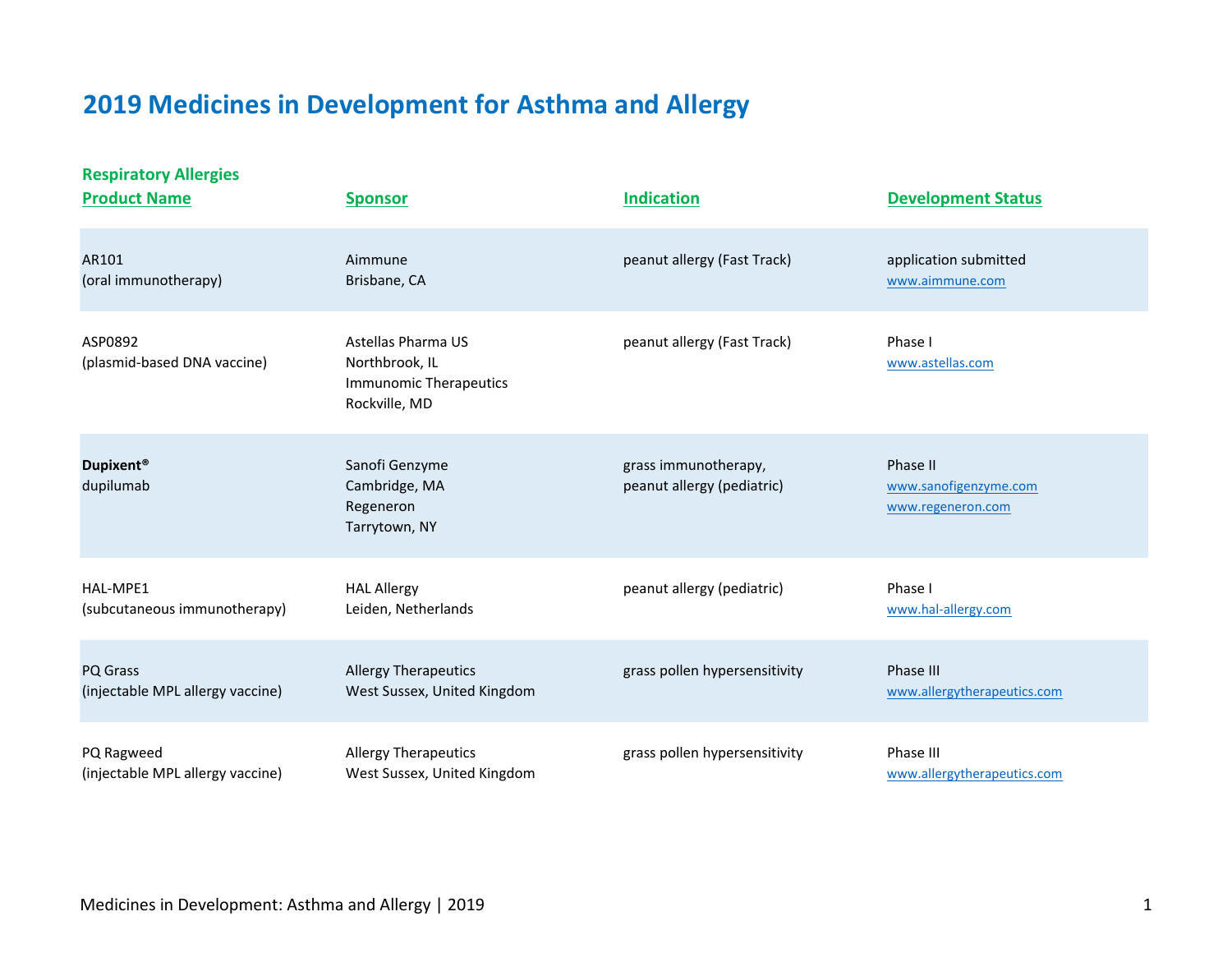| <b>Respiratory Allergies</b><br><b>Product Name</b>                                 | <b>Sponsor</b>                            | <b>Indication</b>                                                                                         | <b>Development Status</b>             |
|-------------------------------------------------------------------------------------|-------------------------------------------|-----------------------------------------------------------------------------------------------------------|---------------------------------------|
| PQ Trees                                                                            | <b>Allergy Therapeutics</b>               | grass pollen hypersensitivity                                                                             | Phase II                              |
| (injectable MPL allergy vaccine)                                                    | West Sussex, United Kingdom               |                                                                                                           | www.allergytherapeutics.com           |
| REGN1908-1909                                                                       | Regeneron                                 | cat allergy                                                                                               | Phase I                               |
| (Fel d 1 antibody)                                                                  | Tarrytown, NY                             |                                                                                                           | www.regeneron.com                     |
| SAR439794                                                                           | Sanofi US                                 | peanut allergy                                                                                            | Phase I                               |
| (TLR4 agonist)                                                                      | Bridgewater, NJ                           |                                                                                                           | www.sanofi.com                        |
| <b>UBITh<sup>®</sup> Allergy</b><br>anti-IgE allergy immuno-<br>therapeutic vaccine | <b>United Biomedical</b><br>Hauppauge, NY | desensitization of all IgE/<br>allergen-mediated allergies                                                | Phase I<br>www.unitedbiomedical.com   |
| Viaskin <sup>®</sup> Peanut                                                         | <b>DBV Technologies</b><br>New York, NY   | peanut allergy (4-11 years old)<br>(Fast Track) (Breakthrough Therapy),<br>peanut allergy (1-3 years old) | Phase III<br>www.dbv-technologies.com |
|                                                                                     |                                           | peanut allergy (adolescents and<br>adults)                                                                | Phase I<br>www.dbv-technologies.com   |
| Viaskin <sup>®</sup> Milk                                                           | <b>DBV Technologies</b>                   | cow's milk allergy (2-17 years old)                                                                       | Phase II                              |
|                                                                                     | New York, NY                              | (Fast Track)                                                                                              | www.dbv-technologies.com              |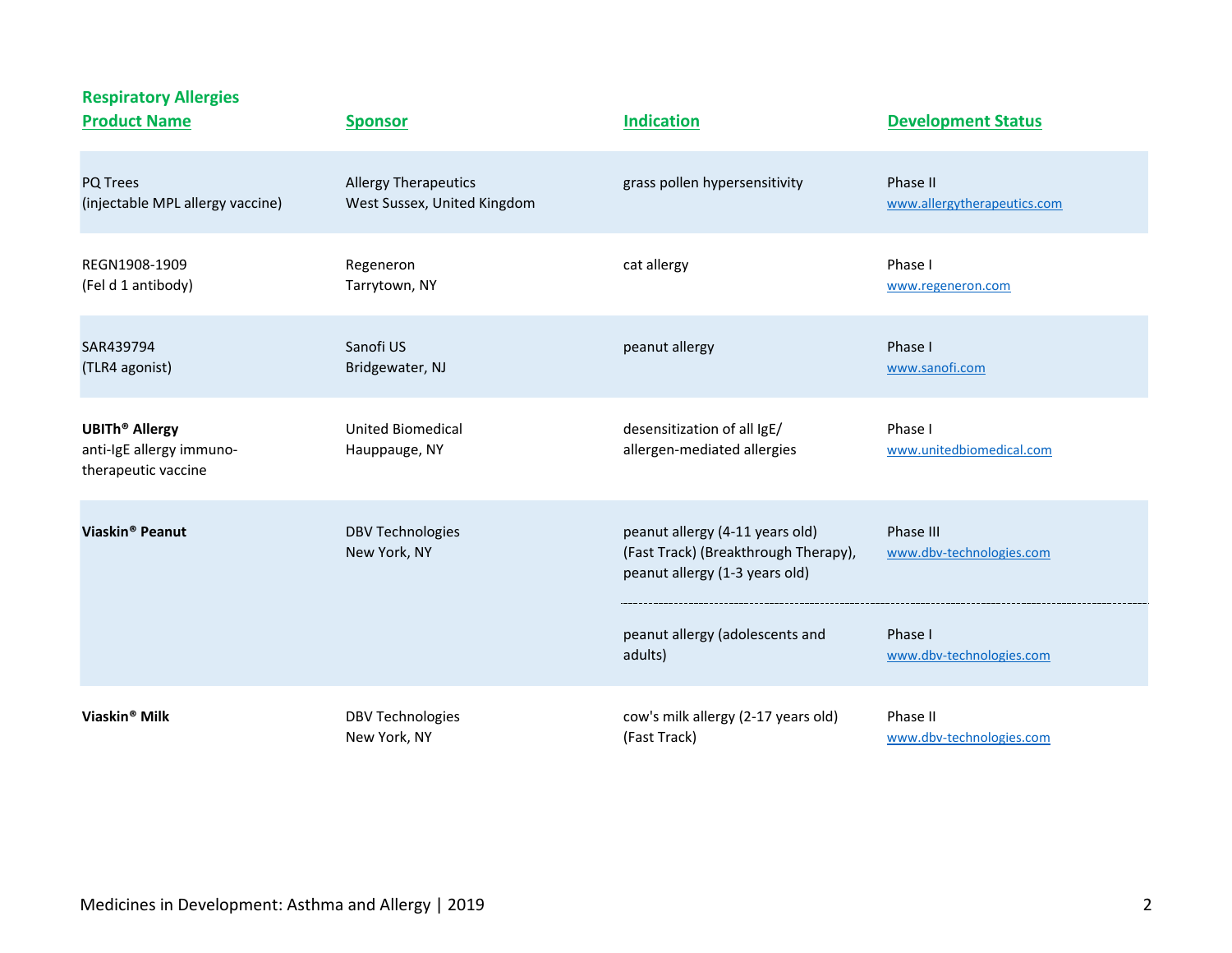| <b>Allergic Rhinitis</b><br><b>Product Name</b>                        | <b>Sponsor</b>                                | <b>Indication</b>                                                     | <b>Development Status</b>                          |
|------------------------------------------------------------------------|-----------------------------------------------|-----------------------------------------------------------------------|----------------------------------------------------|
| AOB201<br>(intranasal ammonia oxidizing<br>bacteria-based therapeutic) | <b>AOBiome</b><br>Cambridge, MA               | allergic rhinitis                                                     | Phase II<br>www.aobiome.com                        |
| budesonide + azelastine<br>fixed-dose combination                      | Sedor Pharmaceuticals<br>Paoli, PA            | seasonal allergic rhinitis                                            | Phase I<br>www.sedorpharmaceuticals.com            |
| Ragwitek™<br>short ragweed pollen<br>allergen extract                  | ALK-Bello<br>Round Rock, TX                   | seasonal allergic rhinitis<br>(adolescents and children)              | Phase III completed<br>www.alk.net                 |
| Ryaltris™<br>mometasone/olopatadine                                    | <b>Glenmark Pharmaceuticals</b><br>Mahwah, NJ | seasonal allergic rhinitis                                            | application submitted<br>www.glenmarkpharma-us.com |
|                                                                        |                                               | perennial allergic rhinitis,<br>seasonal allergic rhinitis (children) | Phase III<br>www.glenmarkpharma-us.com             |
| STAGR320<br>(house dust mite allergy<br>immunotherapy tablet)          | <b>Stallergenes Greer</b><br>Boston, MA       | allergic rhinitis                                                     | Phase III<br>www.stallergenesgreerus.com           |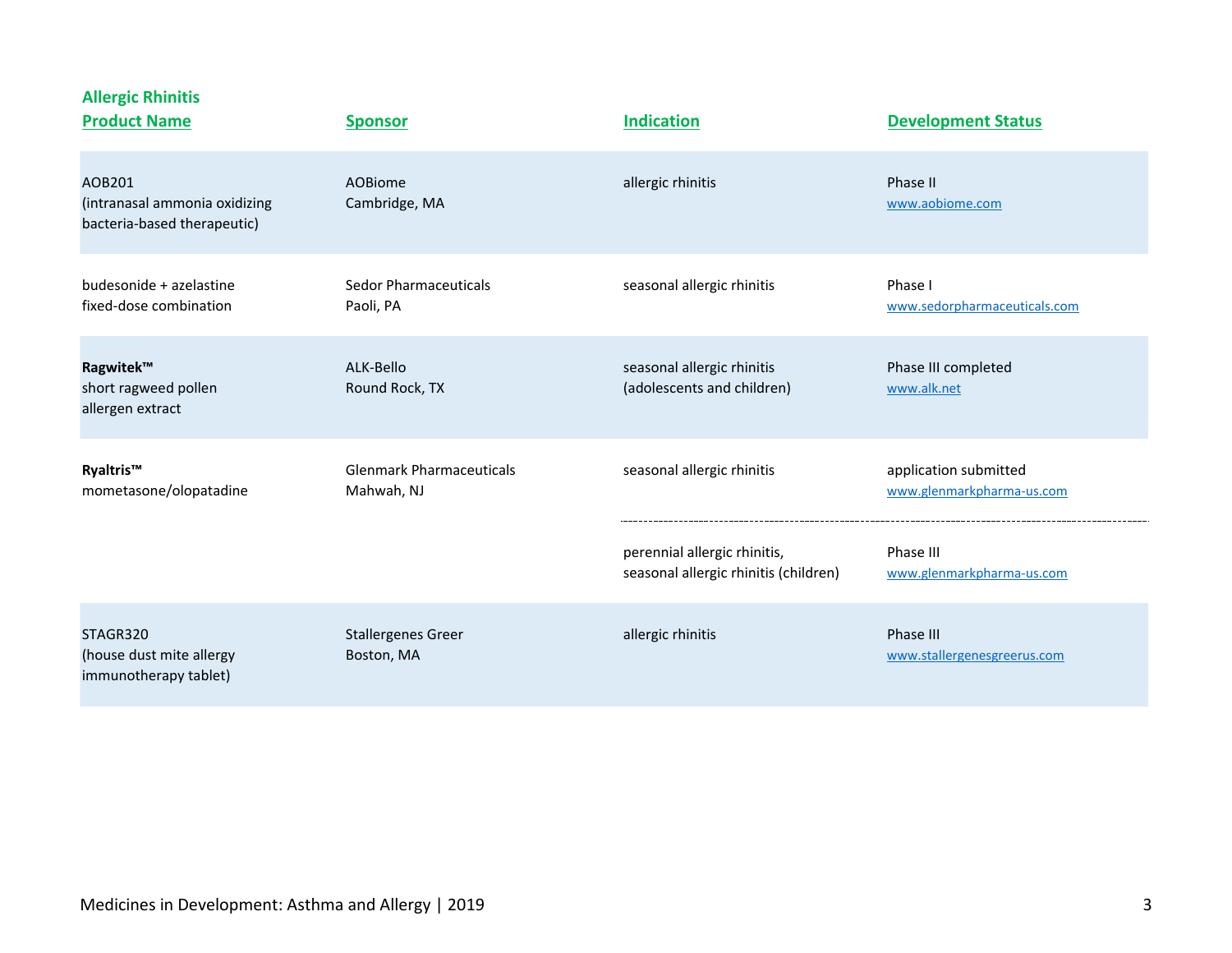| <b>Product Name</b>                                    | <b>Sponsor</b>                                 | <b>Indication</b>       | <b>Development Status</b>                 |
|--------------------------------------------------------|------------------------------------------------|-------------------------|-------------------------------------------|
| A006                                                   | Amphastar Pharmaceuticals                      | asthma                  | Phase II completed                        |
| (salbutamol dry-powder inhalation)                     | Rancho Cucamonga, CA                           |                         | www.amphastar.com                         |
| abediterol                                             | AstraZeneca                                    | asthma                  | Phase II                                  |
| (LABA agonist)                                         | Wilmington, DE                                 |                         | www.astrazeneca.com                       |
| AirDuo RespiClick®                                     | <b>Teva Pharmaceuticals</b>                    | asthma (4-11 years old) | Phase III                                 |
| salmeterol/fluticasone propionate                      | North Wales, PA                                |                         | www.tevapharm.com                         |
| APC-1000                                               | <b>Adamis Pharmaceuticals</b>                  | asthma                  | Phase III                                 |
| (beclomethasone hydrofluoroalkane)                     | San Diego, CA                                  |                         | www.adamispharmaceuticals.com             |
| APC-4000<br>(fluticasone dry powder<br>for inhalation) | <b>Adamis Pharmaceuticals</b><br>San Diego, CA | asthma                  | Phase II<br>www.adamispharmaceuticals.com |
| Arcapta® Neohaler®                                     | <b>Novartis Pharmaceuticals</b>                | asthma (pediatric)      | Phase II                                  |
| indacaterol inhalation powder                          | East Hanover, NJ                               |                         | www.novartis.com                          |
| ArmonAir <sup>™</sup> RespiClick <sup>®</sup>          | <b>Teva Pharmaceuticals</b>                    | asthma (4-11 years old) | Phase III                                 |
| fluticasone propionate inhalation                      | North Wales, PA                                |                         | www.tevapharm.com                         |
| AZD0449                                                | AstraZeneca                                    | chronic asthma          | Phase I                                   |
| (IL13/IL4 signaling inhibitor)                         | Wilmington, DE                                 |                         | www.astrazeneca.com                       |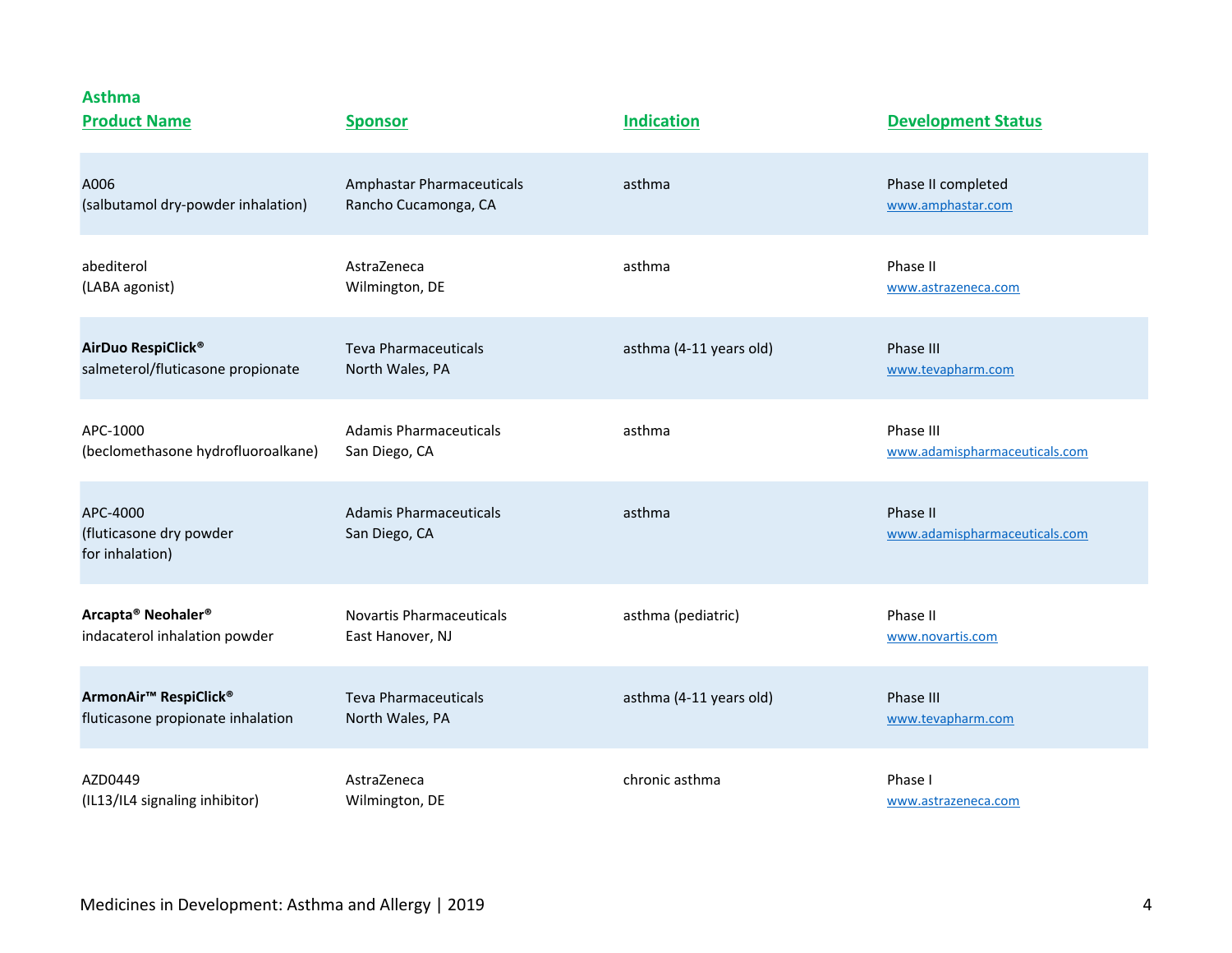| <b>Product Name</b>                                                    | <b>Sponsor</b>                                                               | <b>Indication</b>                           | <b>Development Status</b>                         |
|------------------------------------------------------------------------|------------------------------------------------------------------------------|---------------------------------------------|---------------------------------------------------|
| AZD1402 (PRS-060)<br>(interleukin 4 receptor antagonist)               | AstraZeneca<br>Wilmington, DE<br><b>Pieris Pharmaceuticals</b><br>Boston, MA | asthma                                      | Phase I<br>www.astrazeneca.com                    |
| AZD1419<br>(TLR9 agonist)                                              | AstraZeneca<br>Wilmington, DE                                                | asthma                                      | Phase II<br>www.astrazeneca.com                   |
| AZD7594<br>(inhaled SGRN)                                              | AstraZeneca<br>Wilmington, DE                                                | asthma                                      | Phase II<br>www.astrazeneca.com                   |
| AZD8154<br>(PI3Κγδ inhibitor)                                          | AstraZeneca<br>Wilmington, DE                                                | asthma                                      | Phase I<br>www.astrazeneca.com                    |
| BI 443651                                                              | Boehringer Ingelheim Pharmaceuticals<br>Ridgefield, CT                       | asthma                                      | Phase I completed<br>www.boehringer-ingelheim.com |
| BI 894416                                                              | Boehringer Ingelheim Pharmaceuticals<br>Ridgefield, CT                       | asthma                                      | Phase I<br>www.boehringer-ingelheim.com           |
| <b>CHF 781</b><br>(beclomethasone pressurized<br>metered-dose inhaler) | Chiesi Farmaceutici<br>Parma, Italy                                          | asthma                                      | Phase II<br>www.chiesi.com                        |
| <b>CINQAIR®</b><br>reslizumab                                          | <b>Teva Pharmaceuticals</b><br>North Wales, PA                               | eosinophilic asthma<br>(12 years and older) | Phase III<br>www.tevapharm.com                    |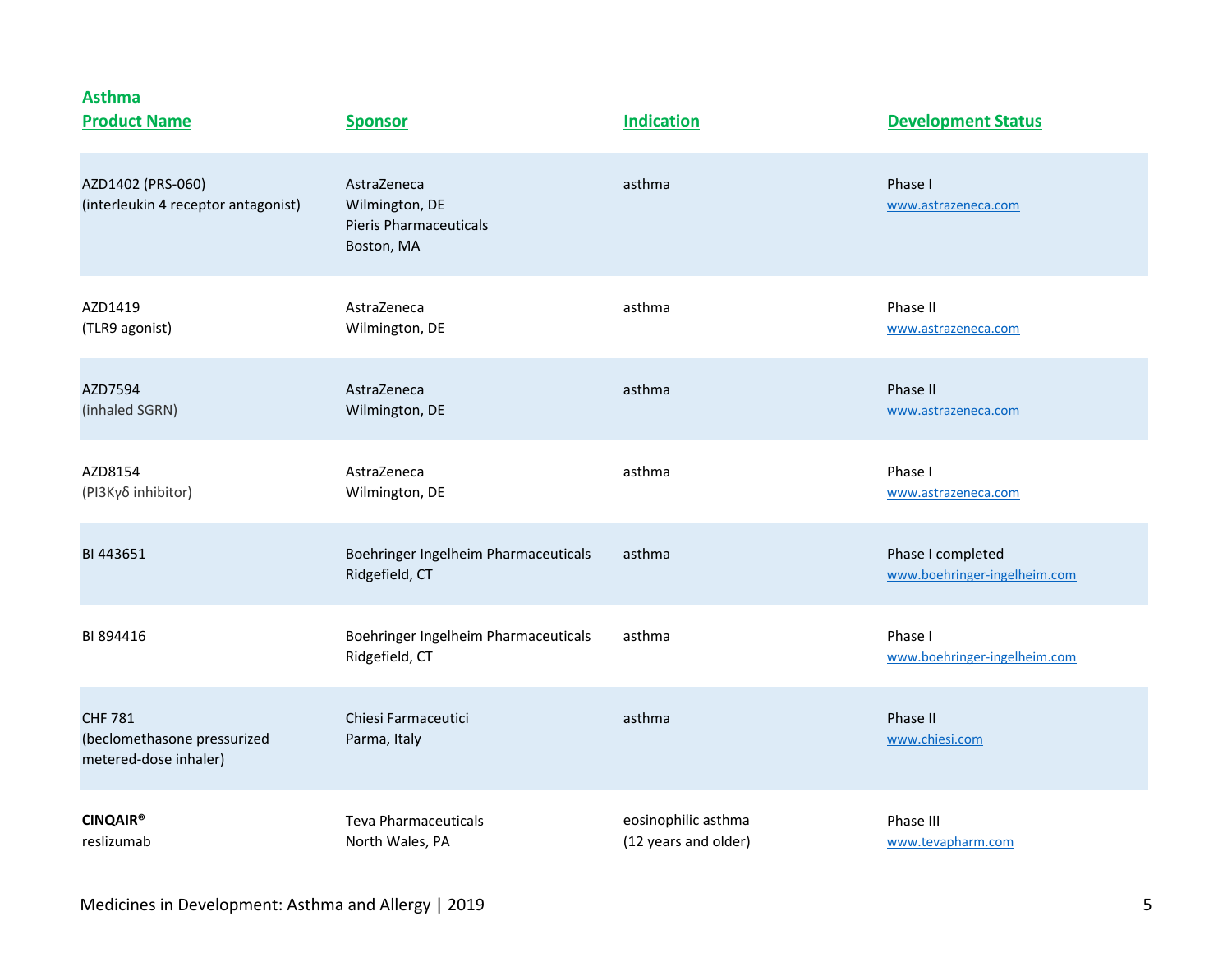| <b>Asthma</b><br><b>Product Name</b>                       | <b>Sponsor</b>                                                | <b>Indication</b>       | <b>Development Status</b>                              |
|------------------------------------------------------------|---------------------------------------------------------------|-------------------------|--------------------------------------------------------|
| <b>CJM112</b>                                              | <b>Novartis Pharmaceuticals</b>                               | severe asthma           | Phase II                                               |
| (IL17 protein inhibitor)                                   | East Hanover, NJ                                              |                         | www.novartis.com                                       |
| <b>CSJ117</b>                                              | <b>Novartis Pharmaceuticals</b>                               | severe asthma           | Phase II                                               |
| (inhaled fAb fragment)                                     | East Hanover, NJ                                              |                         | www.novartis.com                                       |
| dexpramipexole<br>(selective dopamine<br>receptor agonist) | Knopp Biosciences<br>Pittsburgh, PA                           | eosinophilic asthma     | Phase II<br>www.knoppbio.com                           |
| Dulera <sup>®</sup>                                        | Merck                                                         | asthma (5-11 years old) | Phase III completed                                    |
| mometasone/formoterol                                      | Kenilworth, NJ                                                |                         | www.merck.com                                          |
| <b>Dupixent®</b><br>dupilumab                              | Sanofi Genzyme<br>Cambridge, MA<br>Regeneron<br>Tarrytown, NY | asthma (6-11 years old) | Phase II<br>www.sanofigenzyme.com<br>www.regeneron.com |
| EmphyClear <sup>®</sup>                                    | EmphyCorp                                                     | asthma                  | Phase II completed                                     |
| drug free COPD/asthma spray                                | Danville, NJ                                                  |                         | www.emphycorp.com                                      |
| EmphyClear <sup>®</sup> 70%                                | EmphyCorp                                                     | asthma                  | Phase III                                              |
| 70% lower steroid oral spray                               | Danville, NJ                                                  |                         | www.emphycorp.com                                      |
| etokimab                                                   | AnaptysBio                                                    | eosinophilic asthma     | Phase II                                               |
| (anti-IL33 mAb)                                            | San Diego, CA                                                 |                         | www.anaptysbio.com                                     |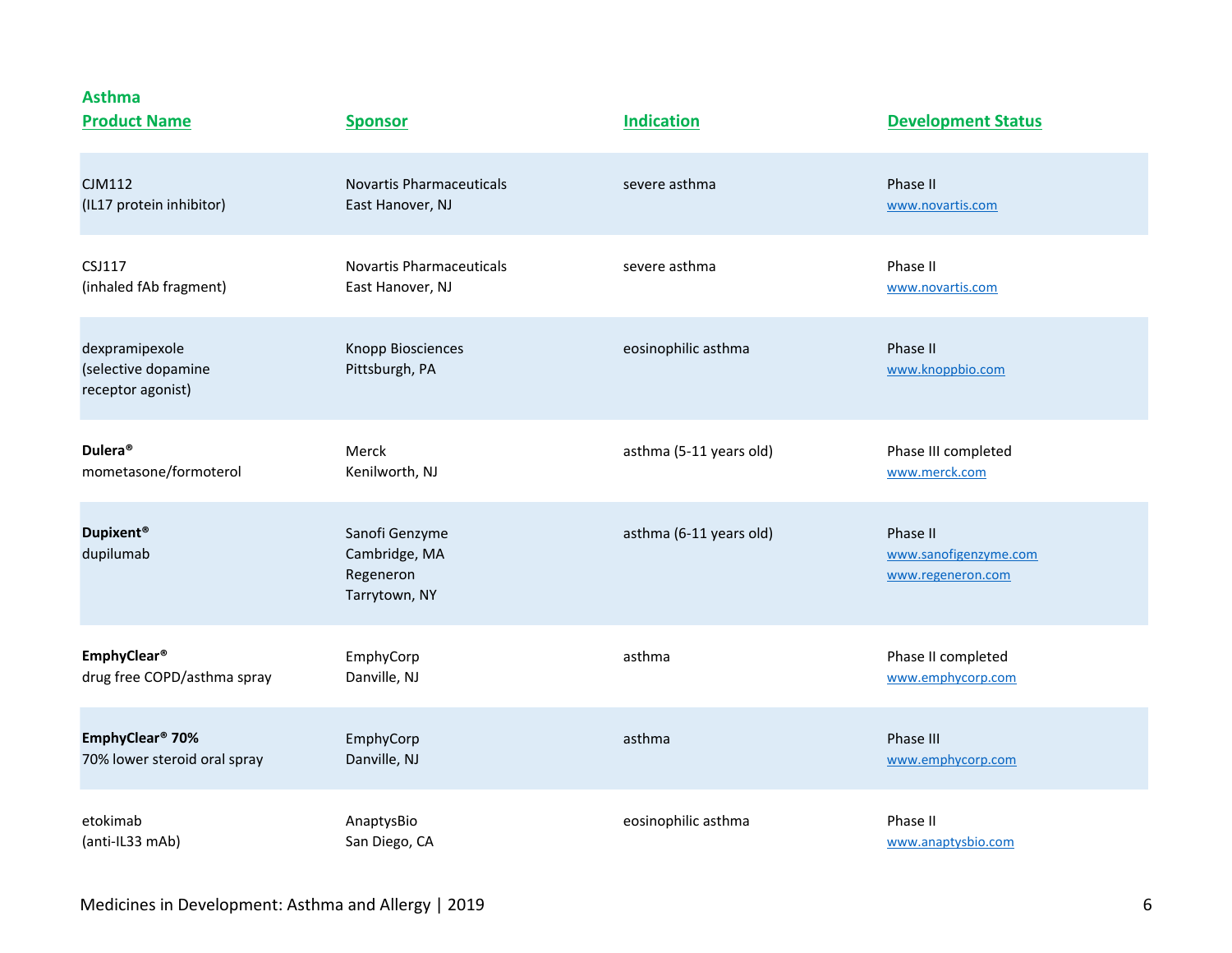**Asthma**

| <b>Product Name</b>                                  | <b>Sponsor</b>                                     | <b>Indication</b>      | <b>Development Status</b>            |
|------------------------------------------------------|----------------------------------------------------|------------------------|--------------------------------------|
| FP-025                                               | <b>Foresee Pharmaceuticals</b>                     | asthma                 | Phase I                              |
| (MMP-12 inhibitor)                                   | Newark, DE                                         |                        | www.foreseepharma.com                |
| GB001                                                | Gossamer Bio<br>San Diego, CA                      | asthma                 | Phase II<br>www.gossamerbio.com      |
| <b>GBR 310</b>                                       | <b>Glenmark Pharmaceuticals</b>                    | allergic asthma        | Phase II                             |
| (omalizumab biosimilar)                              | Mahwah, NJ                                         |                        | www.glenmarkpharma-us.com            |
| GDC-0214 (RG6151)                                    | Genentech<br>South San Francisco, CA               | asthma                 | Phase I<br>www.gene.com              |
| GSK2245035                                           | GlaxoSmithKline                                    | asthma                 | Phase II completed                   |
| (TLR7 agonist)                                       | Research Triangle Park, NC                         |                        | www.gsk.com                          |
| GSK3511294                                           | GlaxoSmithKline                                    | asthma                 | Phase I                              |
| (IL5 long-acting mAb)                                | Research Triangle Park, NC                         |                        | www.gsk.com                          |
| GSK3772847                                           | GlaxoSmithKline                                    | severe asthma          | Phase II                             |
| (IL33r mAb)                                          | Research Triangle Park, NC                         |                        | www.gsk.com                          |
| ifetroban<br>(thromboxane A2 receptor<br>antagonist) | <b>Cumberland Pharmaceuticals</b><br>Nashville, TN | aspirin-induced asthma | Phase II<br>www.cumberlandpharma.com |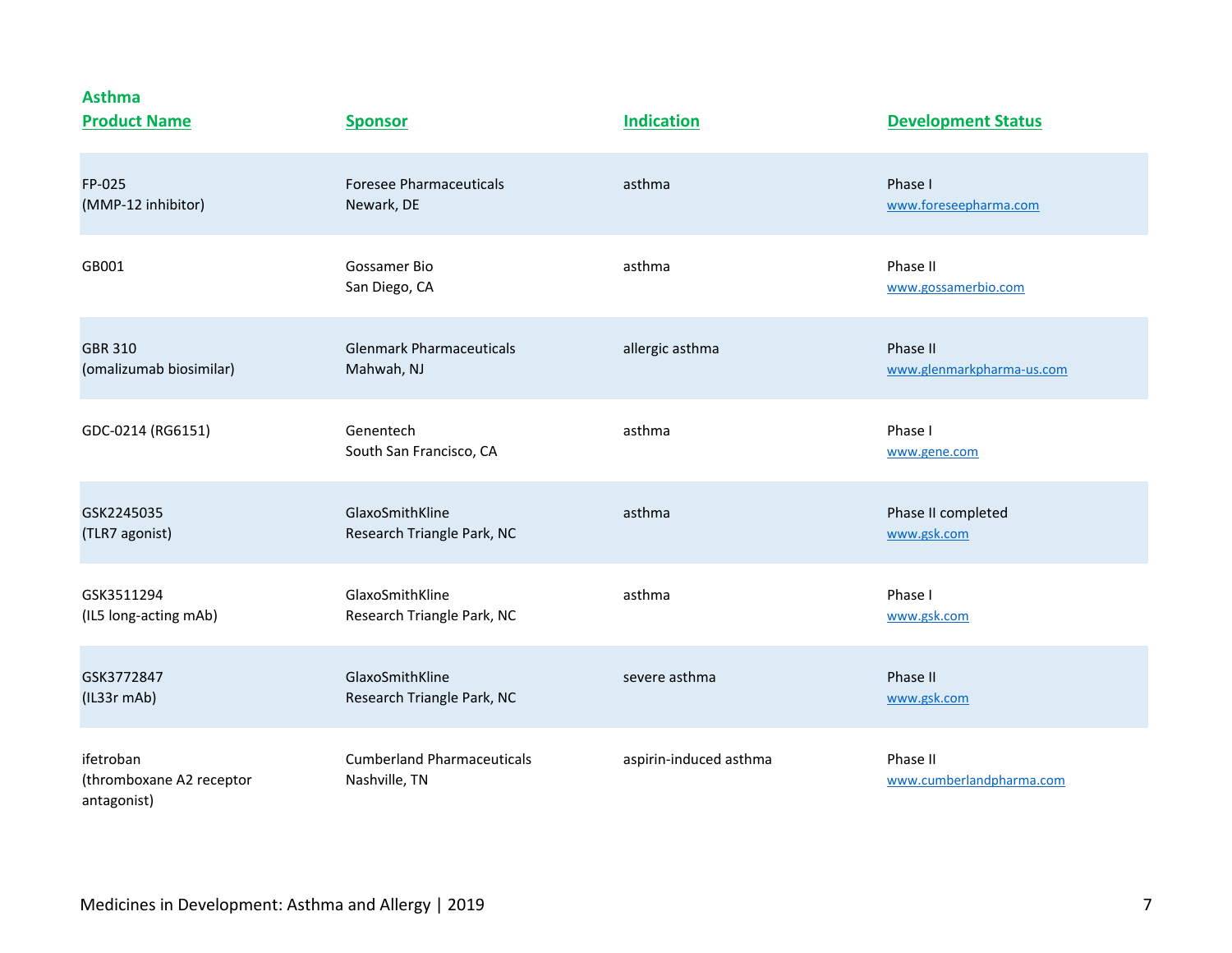**Asthma**

| <b>Product Name</b>                                 | <b>Sponsor</b>                                                                       | <b>Indication</b>             | <b>Development Status</b>                        |
|-----------------------------------------------------|--------------------------------------------------------------------------------------|-------------------------------|--------------------------------------------------|
| JNJ-38518168                                        | Janssen                                                                              | asthma                        | Phase II completed                               |
| (histamine H4 receptor antagonist)                  | Raritan, NJ                                                                          |                               | www.janssen.com                                  |
| MN-221                                              | MediciNova                                                                           | acute exacerbations of asthma | Phase II completed                               |
| (beta 2 adrenergic receptor agonist)                | La Jolla, CA                                                                         |                               | www.medicinova.com                               |
| <b>NOV-14</b><br>(mAb)                              | MorphoSys<br>Planegg, Germany<br><b>Novartis Pharmaceuticals</b><br>East Hanover, NJ | asthma                        | Phase I<br>www.morphosys.com<br>www.novartis.com |
| Nucala <sup>®</sup>                                 | GlaxoSmithKline                                                                      | asthma (6-11 years old)       | application submitted                            |
| mepolizumab                                         | Research Triangle Park, INC                                                          |                               | www.gsk.com                                      |
| PT001                                               | AstraZeneca (Pearl Therapeutics)                                                     | asthma                        | Phase II/III                                     |
| (glycopyrrolate inhaled)                            | Wilmington, DE                                                                       |                               | www.astrazeneca.com                              |
| PT007<br>(salmeterol metered-dose<br>inhalation)    | AstraZeneca (Pearl Therapeutics)<br>Wilmington, DE                                   | asthma                        | Phase II completed<br>www.astrazeneca.com        |
| PT010<br>(budesonide/formoterol/<br>glycopyrrolate) | AstraZeneca (Pearl Therapeutics)<br>Wilmington, DE                                   | asthma                        | Phase II<br>www.astrazeneca.com                  |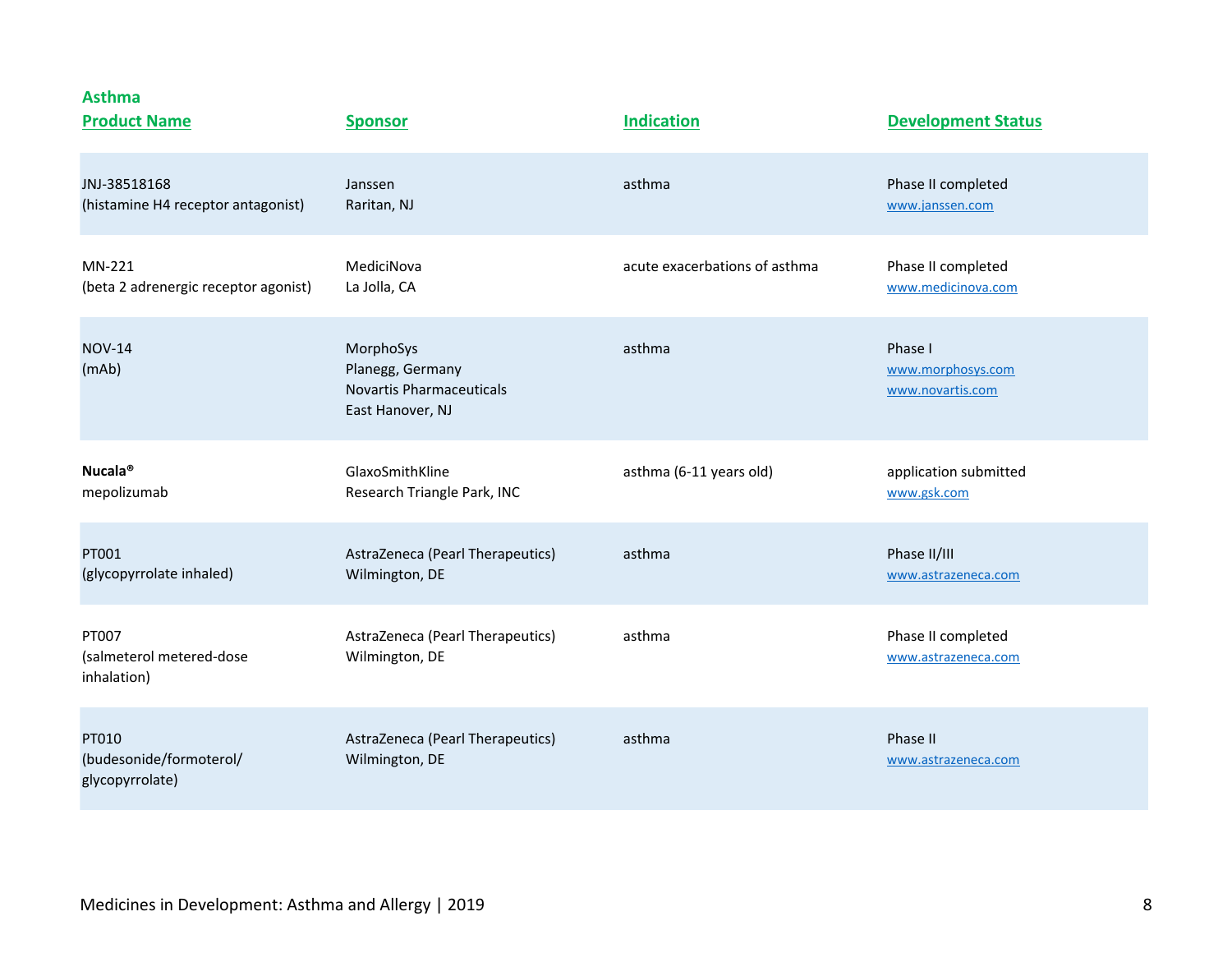| <b>Product Name</b>                                                    | <b>Sponsor</b>                                                             | <b>Indication</b> | <b>Development Status</b>                       |
|------------------------------------------------------------------------|----------------------------------------------------------------------------|-------------------|-------------------------------------------------|
| QAW039 (fevipiprant)<br>(prostaglandin D2 receptor<br>antagonist)      | <b>Novartis Pharmaceuticals</b><br>East Hanover, NJ                        | asthma            | Phase III<br>www.novatris.com                   |
| <b>QMF149</b><br>(indacaterol/mometasone<br>fixed-dose combination)    | <b>Novartis Pharmaceuticals</b><br>East Hanover, NJ                        | asthma            | Phase III<br>www.novartis.com                   |
| <b>QVM149</b><br>(glycopyrrolate/indacaterol/<br>mometasone)           | <b>Novartis Pharmaceuticals</b><br>East Hanover, NJ                        | asthma            | Phase III<br>www.novartis.com                   |
| RG6149<br>(anti-ST2 mAb)                                               | Genentech<br>South San Francisco, CA                                       | asthma            | Phase II<br>www.gene.com                        |
| RG6173                                                                 | Genentech<br>South San Francisco, CA                                       | asthma            | Phase I<br>www.gene.com                         |
| SAR440340 (REGN3500)<br>(anti-IL33 mAb)                                | Regeneron Pharmaceuticals<br>Tarrytown, NY<br>Sanofi US<br>Bridgewater, NJ | asthma            | Phase II<br>www.regeneron.com<br>www.sanofi.com |
| Seebri <sup>®</sup> Neohaler <sup>®</sup><br>glycopyrrolate inhalation | Novartis Pharmaceuticals<br>East Hanover, NJ                               | asthma            | Phase II completed<br>www.novartis.com          |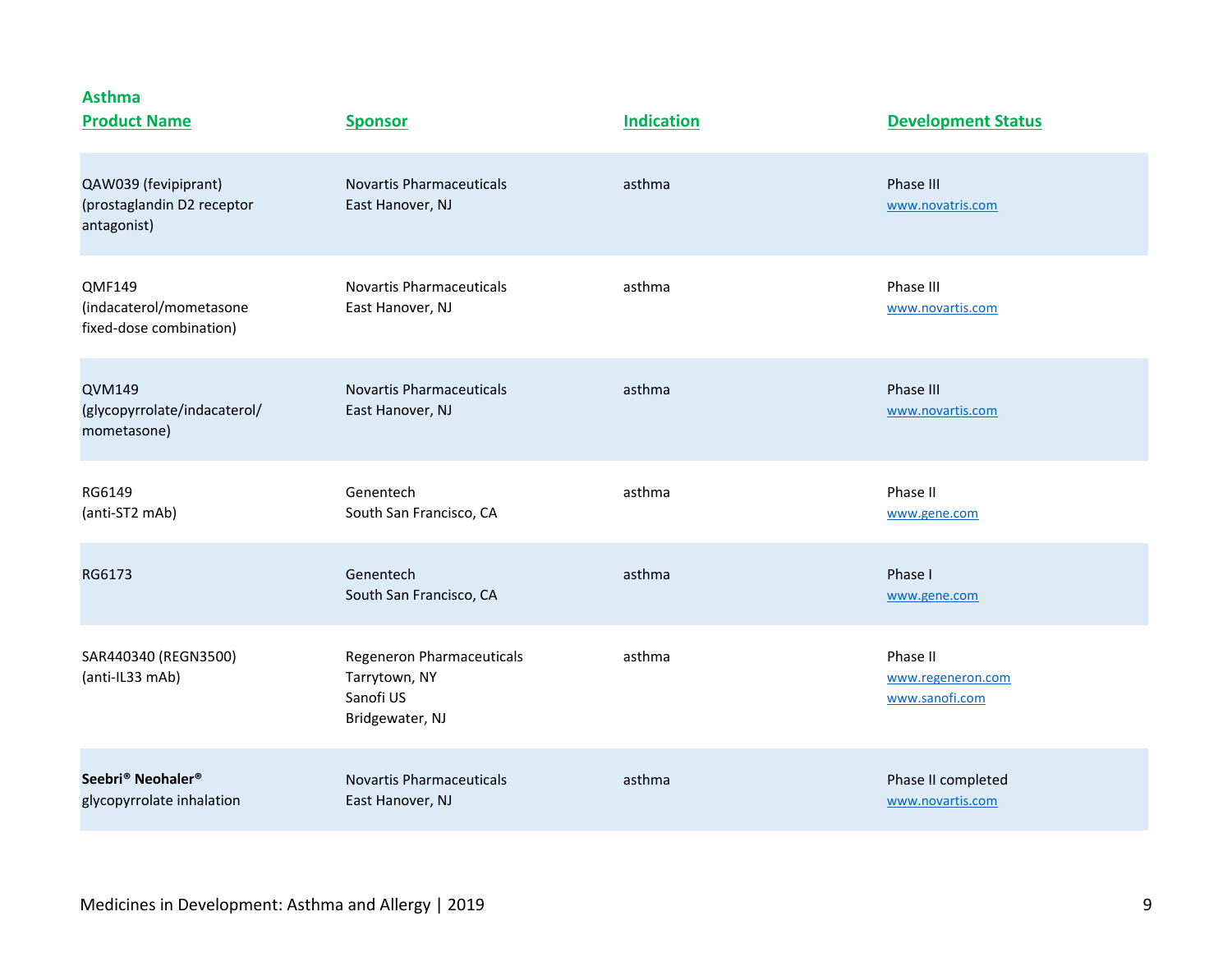| <b>Asthma</b><br><b>Product Name</b>                                      | <b>Sponsor</b>                                              | <b>Indication</b>            | <b>Development Status</b>                         |
|---------------------------------------------------------------------------|-------------------------------------------------------------|------------------------------|---------------------------------------------------|
| <b>Symbicort®</b>                                                         | AstraZeneca                                                 | as needed use in mild asthma | Phase III                                         |
| budesonide                                                                | Wilmington, DE                                              |                              | www.astrazeneca.com                               |
| TD-8236                                                                   | Theravance Biopharma                                        | asthma                       | Phase I                                           |
| (inhaled JAK inhibitor)                                                   | South San Francisco, CA                                     |                              | www.theravance.com                                |
| tezepelumab<br>(TSLP inhibitor)                                           | Amgen<br>Thousand Oaks, CA<br>AstraZeneca<br>Wilmington, DE | severe uncontrolled asthma   | Phase III<br>www.amgen.com<br>www.astrazeneca.com |
| <b>Trelegy Ellipta</b><br>fluticasone furoate/vilanterol/<br>umeclidinium | GlaxoSmithKline<br>Research Triangle Park, NC               | asthma                       | Phase III<br>www.gsk.com                          |
| <b>TRN-157</b>                                                            | <b>Theron Pharmaceuticals</b>                               | asthma                       | Phase II completed                                |
| (muscarinic M3 receptor antagonist)                                       | Sunnyvale, CA                                               |                              | www.theronpharma.com                              |
| umeclidinium                                                              | GlaxoSmithKline                                             | asthma                       | Phase II completed                                |
| (muscarinic receptor antagonist)                                          | Research Triangle Park, NC                                  |                              | www.gsk.com                                       |
| <b>VR647</b>                                                              | Vectura                                                     | asthma (pediatric)           | Phase II                                          |
| (nebulized budesonide)                                                    | Wiltshire, United Kingdom                                   |                              | www.vectura.com                                   |
| XmAb7195                                                                  | Xencor                                                      | allergic asthma              | Phase I                                           |
| (immune inhibitor)                                                        | Monrovia, CA                                                |                              | www.xencor.com                                    |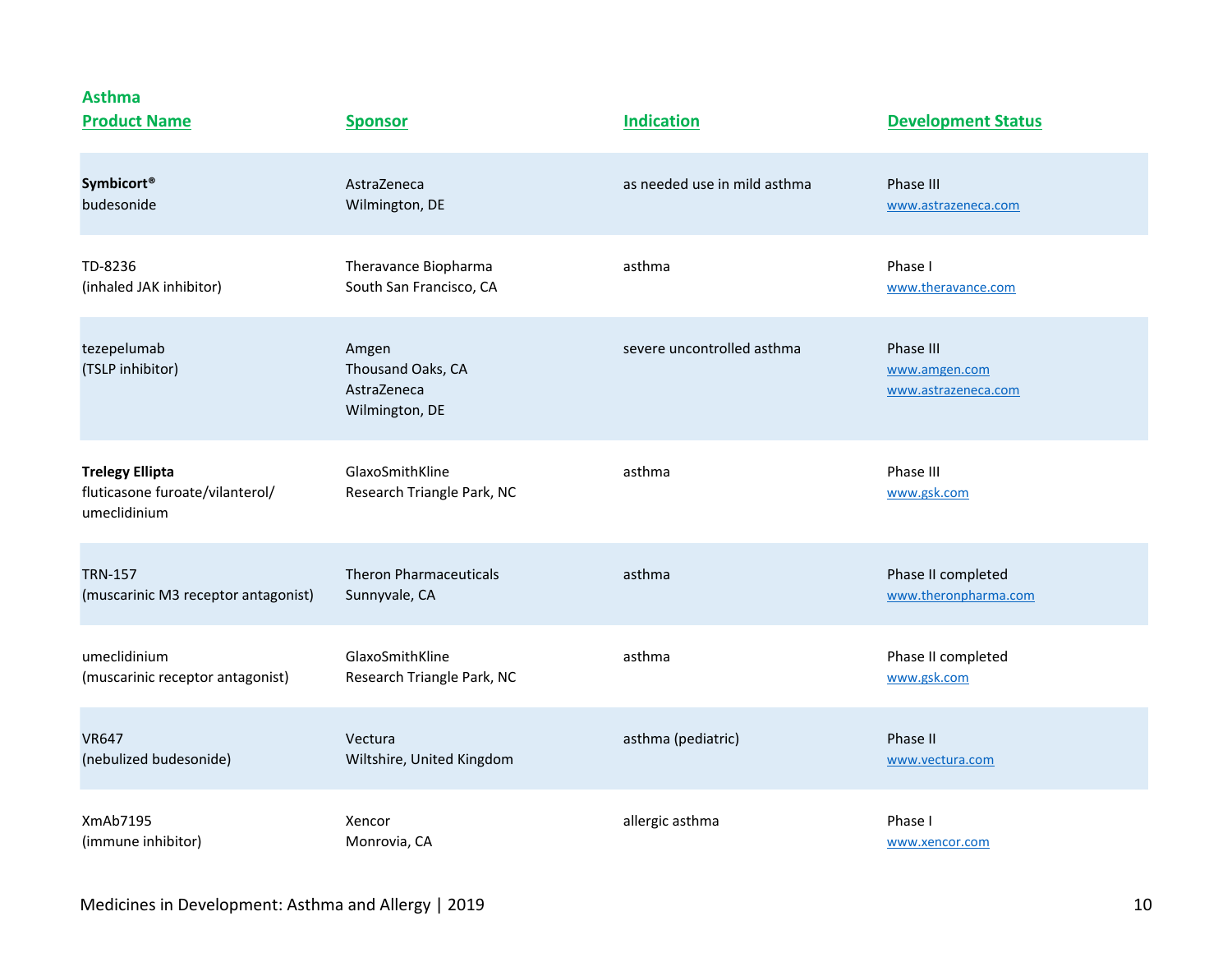| <b>Bronchiectasis</b><br><b>Product Name</b>                           | <b>Sponsor</b>                                             | <b>Indication</b>                                       | <b>Development Status</b>                         |
|------------------------------------------------------------------------|------------------------------------------------------------|---------------------------------------------------------|---------------------------------------------------|
| ARD-3150<br>(liposomal ciprofloxacin inhalation)<br><b>ORPHAN DRUG</b> | Aradigm<br>Hayward, CA                                     | non-cystic fibrosis (CF)<br>bronchiectasis (Fast Track) | application submitted<br>www.aradigm.com          |
| INS1007 (AZD7986)<br>(DPP1 inhibitor)                                  | AstraZeneca<br>Wilmington, DE<br>Insmed<br>Bridgewater, NJ | non-CF bronchiectasis                                   | Phase II<br>www.astrazeneca.com<br>www.insmed.com |
| nemiralisib<br>(PI3-kinase delta inhibitor)                            | GlaxoSmithKline<br>Research Triangle Park, NC              | bronchiectasis                                          | Phase I<br>www.gsk.com                            |
| <b>SNSP114</b><br>(glypolymer-based therapeutic)                       | Synspira<br>Cambridge, MA                                  | non-CF bronchiectasis                                   | Phase I<br>www.synspira.com                       |
| tobramycin dry-powder inhalation                                       | <b>Novartis Pharmaceuticals</b><br>East Hanover, NJ        | non-CF bronchiectasis                                   | Phase II<br>www.novartis.com                      |
|                                                                        |                                                            |                                                         |                                                   |
| <b>Chronic Obstructive Pulmonary Disease</b><br><b>Product Name</b>    | <b>Sponsor</b>                                             | <b>Indication</b>                                       | <b>Development Status</b>                         |
| abediterol<br>(LABA agonist)                                           | AstraZeneca<br>Wilmington, DE                              | chronic obstructive pulmonary<br>disease (COPD)         | Phase II<br>www.astrazeneca.com                   |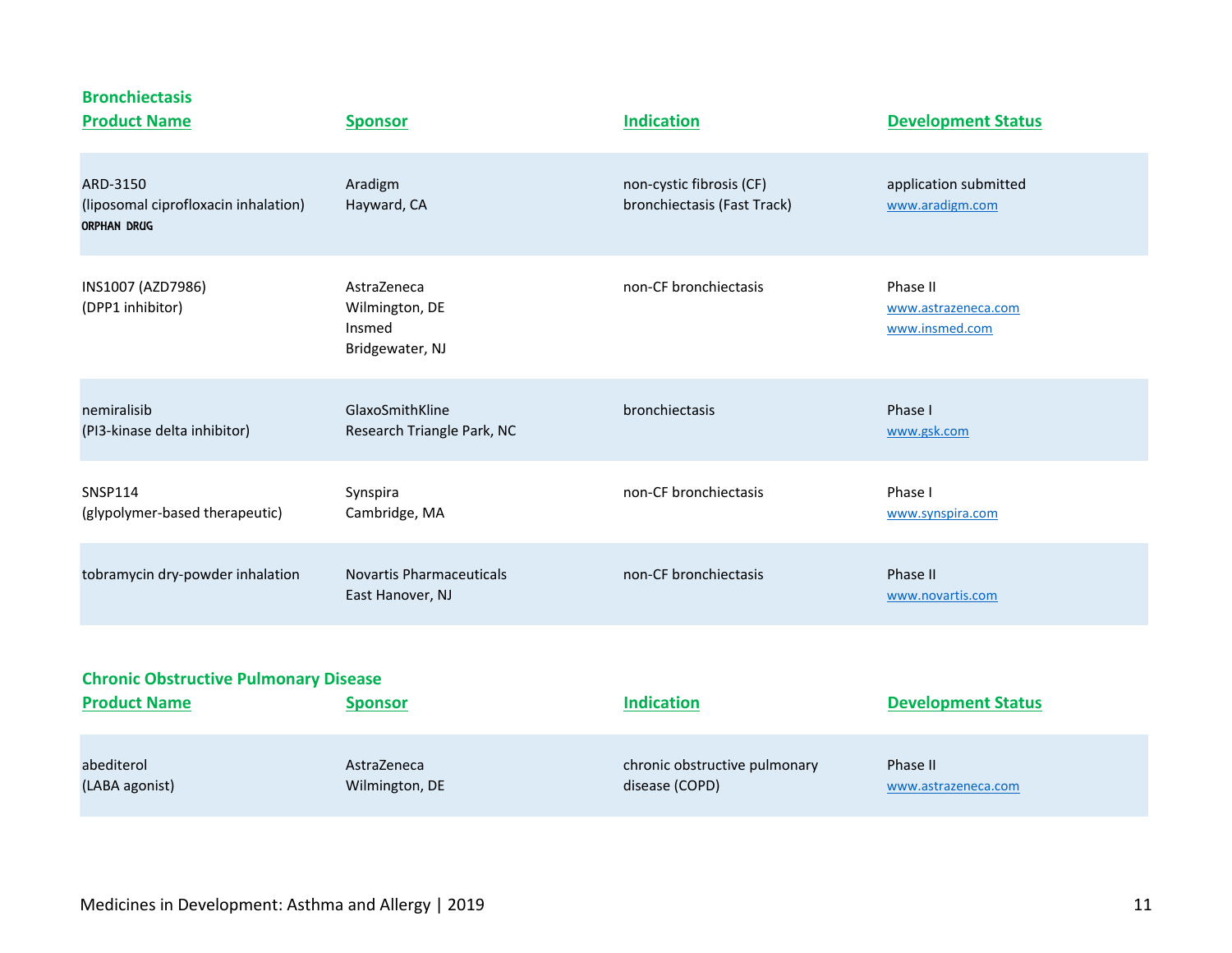| <b>Product Name</b>                                    | <b>Sponsor</b>                                         | <b>Indication</b>           | <b>Development Status</b>                         |
|--------------------------------------------------------|--------------------------------------------------------|-----------------------------|---------------------------------------------------|
| acumapimod<br>(oral p38 MAP kinase inhibitor)          | Mereo BioPharma<br>London, United Kingdom              | acute exacerbations of COPD | Phase II<br>www.mereobiopharma.com                |
| APC-1000<br>(beclomethasone hydrofluoroalkane)         | Adamis Pharmaceuticals<br>San Diego, CA                | <b>COPD</b>                 | Phase III<br>www.adamispharmaceuticals.com        |
| APC-4000<br>(fluticasone dry powder<br>for inhalation) | Adamis Pharmaceuticals<br>San Diego, CA                | <b>COPD</b>                 | Phase II<br>www.adamispharmaceuticals.com         |
| AZD8871<br>(muscarinic antagonist/<br>beta 2 agonist)  | AstraZeneca<br>Wilmington, DE                          | COPD                        | Phase II<br>www.astrazeneca.com                   |
| AZD7594<br>(inhaled SGRM)                              | AstraZeneca<br>Wilmington, DE                          | <b>COPD</b>                 | Phase II<br>www.astrazeneca.com                   |
| BI 1026706                                             | Boehringer Ingelheim Pharmaceuticals<br>Ridgefield, CT | COPD                        | Phase I completed<br>www.boehringer-ingelheim.com |
| BI 1323495                                             | Boehringer Ingelheim Pharmaceuticals<br>Ridgefield, CT | <b>COPD</b>                 | Phase I<br>www.boehringer-ingelheim.com           |
| BI443651                                               | Boehringer Ingelheim Pharmaceuticals<br>Ridgefield, CT | COPD                        | Phase I completed<br>www.boehringer-ingelheim.com |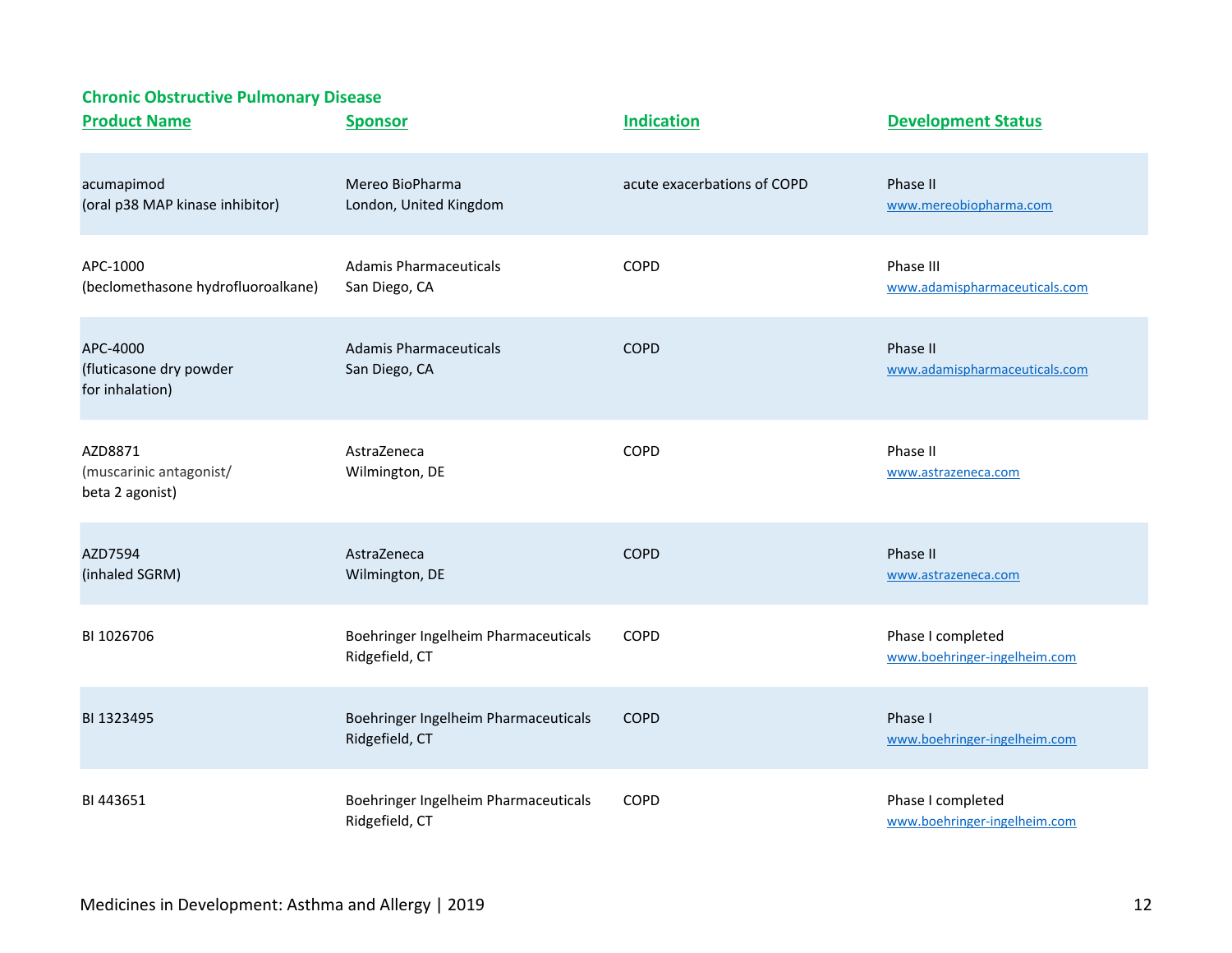| <b>Product Name</b>                                                       | <b>Sponsor</b>                                                | <b>Indication</b> | <b>Development Status</b>              |
|---------------------------------------------------------------------------|---------------------------------------------------------------|-------------------|----------------------------------------|
| Bio-11006<br>(myristoylated alanine rich<br>C kinase substrate inhibitor) | <b>BioMarck Pharmaceuticals</b><br>Research Triangle Park, NC | <b>COPD</b>       | Phase II completed<br>www.biomarck.com |
| CCI 15106                                                                 | GlaxoSmithKline<br>Research Triangle Park, NC                 | COPD              | Phase I completed<br>www.gsk.com       |
| <b>CHF 5259</b>                                                           | Chiesi Farmaceutici                                           | <b>COPD</b>       | Phase II completed                     |
| (glycopyrrolate inhalation)                                               | Parma, Italy                                                  |                   | www.chiesi.com                         |
| danirixin                                                                 | GlaxoSmithKline                                               | <b>COPD</b>       | Phase II                               |
| (CXCR2 antagonist)                                                        | Research Triangle Park, NC                                    |                   | www.gsk.com                            |
| DS102 (AF102)                                                             | Afimmune                                                      | <b>COPD</b>       | Phase II                               |
| (15-hydroxyeicosapentaenoic acid)                                         | Dublin, Ireland                                               |                   | www.afimmune.com                       |
| Duaklir <sup>®</sup> Genuair <sup>®</sup>                                 | AstraZeneca                                                   | COPD              | application submitted                  |
| aclidinium bromide/formoterol                                             | Wilmington, DE                                                |                   | www.astrazeneca.com                    |
| <b>EmphyClear®</b>                                                        | EmphyCorp                                                     | <b>COPD</b>       | Phase II completed                     |
| drug free COPD/asthma spray                                               | Danville, NJ                                                  |                   | www.emphycorp.com                      |
| EmphyClear <sup>®</sup> 70%                                               | EmphyCorp                                                     | COPD              | Phase III                              |
| 70% lower steroid oral spray                                              | Danville, NJ                                                  |                   | www.emphycorp.com                      |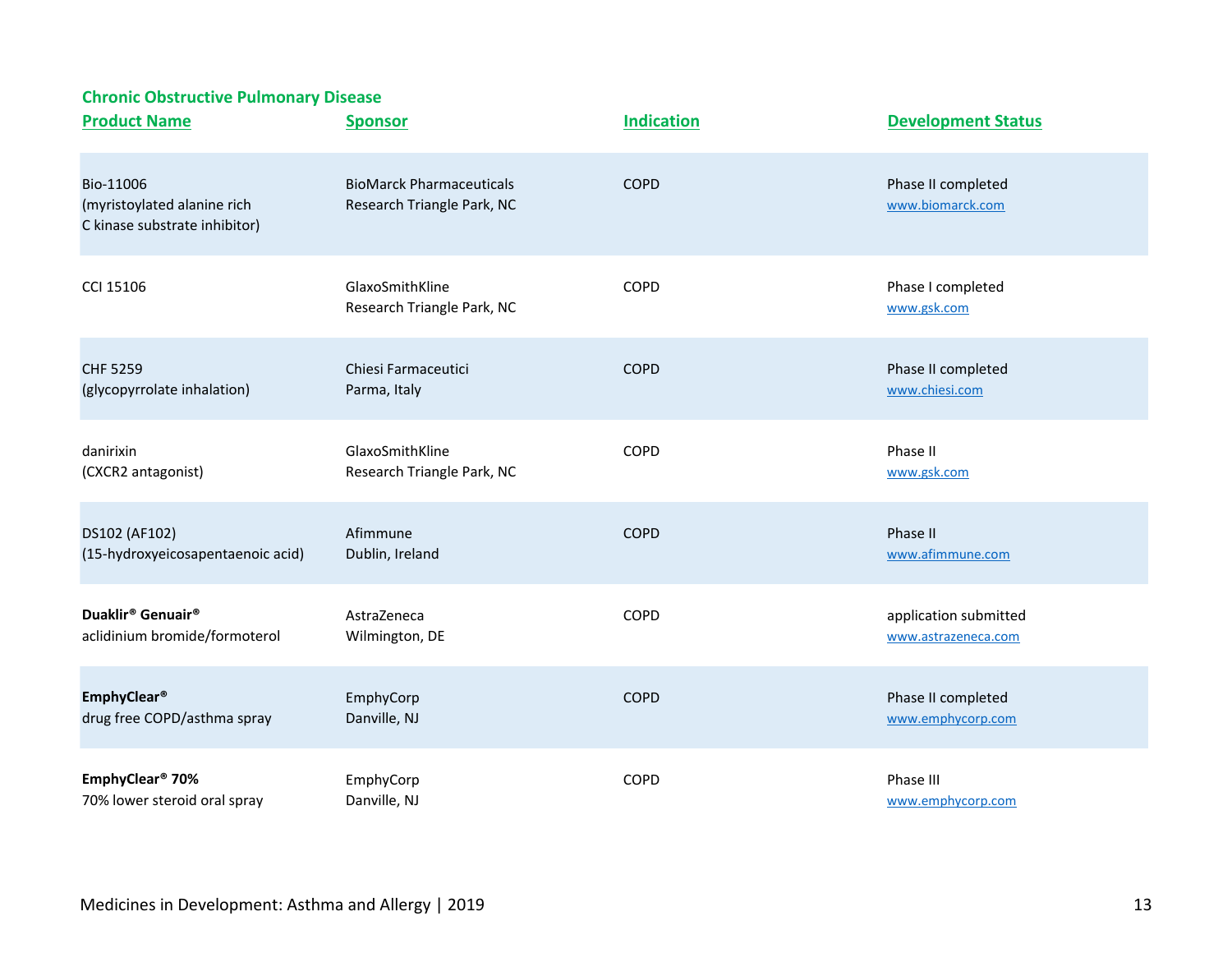| <b>Product Name</b>                   | <b>Sponsor</b>                                             | <b>Indication</b>                                                                                                                    | <b>Development Status</b>                         |
|---------------------------------------|------------------------------------------------------------|--------------------------------------------------------------------------------------------------------------------------------------|---------------------------------------------------|
| Fasenra <sup>®</sup>                  | MedImmune                                                  | <b>COPD</b>                                                                                                                          | Phase III                                         |
| benralizumab                          | Gaithersburg, MD                                           |                                                                                                                                      | www.medimmune.com                                 |
| FP-025                                | <b>Foresee Pharmaceuticals</b>                             | COPD                                                                                                                                 | Phase I                                           |
| (MMP-12 inhibitor)                    | Newark, DE                                                 |                                                                                                                                      | www.foreseepharma.com                             |
| GSK2292767                            | GlaxoSmithKline                                            | <b>COPD</b>                                                                                                                          | Phase I                                           |
| (PI3-kinase delta inhibitor)          | Research Triangle Park, NC                                 |                                                                                                                                      | www.gsk.com                                       |
| GSK3277511A<br>(recombinant vaccine)  | GlaxoSmithKline<br>Research Triangle Park, NC              | reduction of acute exacerbations<br>in COPD patients by targeting<br>non-typeable Haemophilus<br>influenza and Moraxella catarrhalis | Phase II<br>www.gsk.com                           |
| GSP 304                               | <b>Glenmark Pharmaceuticals</b>                            | <b>COPD</b>                                                                                                                          | Phase II                                          |
| (tiotropium bromide)                  | Wahwah, NJ                                                 |                                                                                                                                      | www.glenmarkpharma-us.com                         |
| INS1007 (AZD7986)<br>(DPP1 inhibitor) | AstraZeneca<br>Wilmington, DE<br>Insmed<br>Bridgewater, NJ | COPD                                                                                                                                 | Phase II<br>www.astrazeneca.com<br>www.insmed.com |
| <b>MEDI3506</b>                       | MedImmune                                                  | <b>COPD</b>                                                                                                                          | Phase I                                           |
| (IL33 mAb)                            | Gaithersburg, MD                                           |                                                                                                                                      | www.medimmune.com                                 |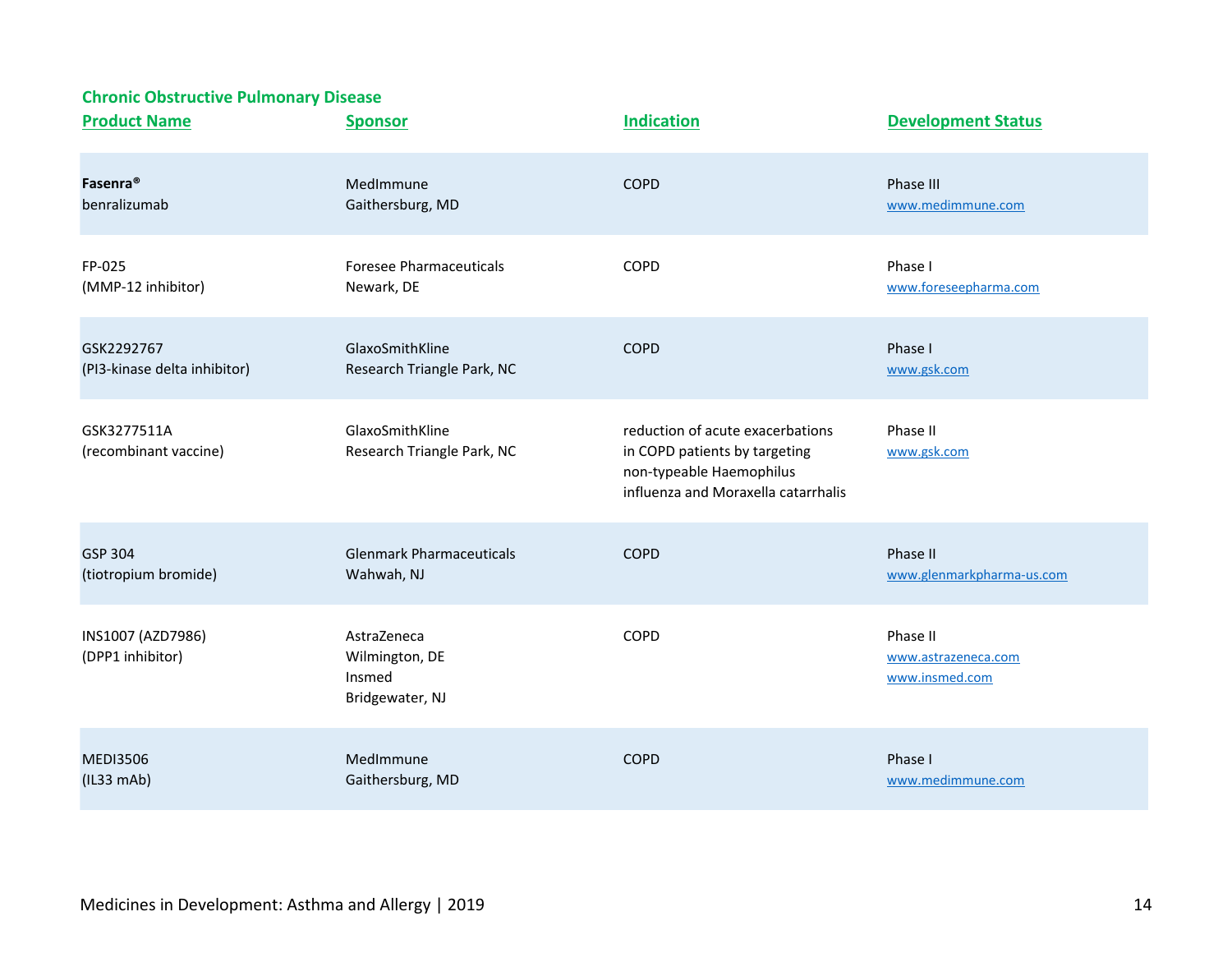| <b>Product Name</b>                                 | <b>Sponsor</b>                                                     | <b>Indication</b>         | <b>Development Status</b>                        |
|-----------------------------------------------------|--------------------------------------------------------------------|---------------------------|--------------------------------------------------|
| nemiralisib                                         | GlaxoSmithKline                                                    | acute and chronic COPD    | Phase II                                         |
| (PI3-kinase delta inhibitor)                        | Research Triangle Park, NC                                         |                           | www.gsk.com                                      |
| Nucala <sup>®</sup>                                 | GlaxoSmithKline                                                    | COPD                      | application submitted                            |
| mepolizumab                                         | Research Triangle Park, NC                                         |                           | www.gsk.com                                      |
| ProAir RespiClick®                                  | <b>Teva Pharmaceuticals</b>                                        | <b>COPD</b>               | Phase III completed                              |
| albuterol sulfate inhalation                        | North Wales, PA                                                    |                           | www.tevapharm.com                                |
| PT001                                               | AstraZeneca (Pearl Therapeutics)                                   | COPD                      | Phase III completed                              |
| (glycopyrrolate inhaled)                            | Wilmington, DE                                                     |                           | www.astrazeneca.com                              |
| PT009                                               | AstraZeneca (Pearl Therapeutics)                                   | <b>COPD</b>               | Phase III completed                              |
| (budesonide/formoterol)                             | Wilmington, DE                                                     |                           | www.astrazeneca.com                              |
| PT010<br>(budesonide/formoterol/<br>glycopyrrolate) | AstraZeneca (Pearl Therapeutics)<br>Wilmington, DE                 | COPD                      | Phase III<br>www.astrazeneca.com                 |
| <b>PUL-042</b>                                      | Pulmotect                                                          | <b>COPD</b> exacerbations | Phase II                                         |
| (toll-like receptor agonist)                        | Houston, TX                                                        |                           | www.pulmotect.com                                |
| PUR0200 (VR410)<br>(tiotropium bromide inhalation)  | Pulmatrix<br>Lexington, MA<br>Vectura<br>Wiltshire, United Kingdom | COPD                      | Phase II<br>www.pulmatrix.com<br>www.vectura.com |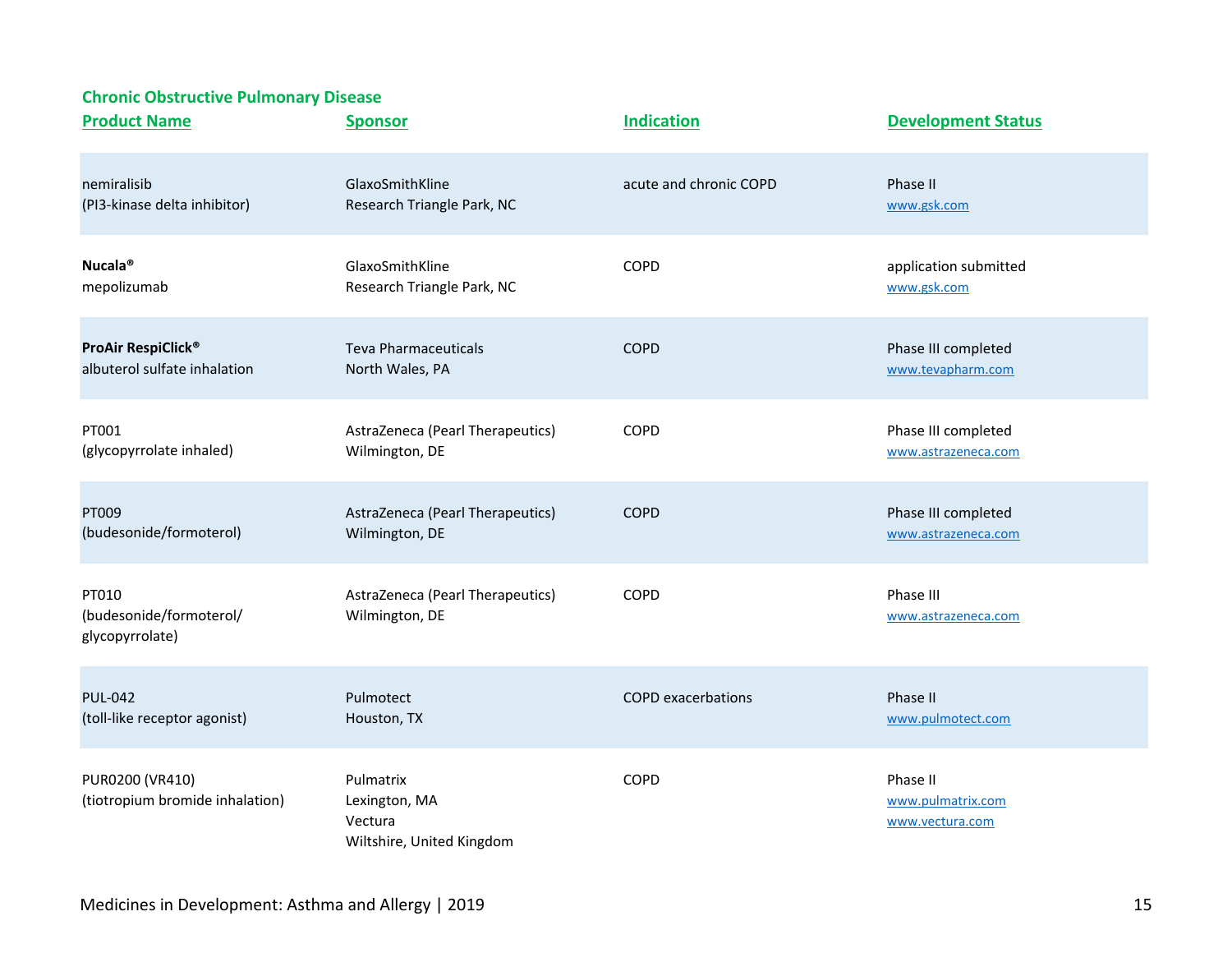| <b>Product Name</b>                               | <b>Sponsor</b>                                                                  | <b>Indication</b>          | <b>Development Status</b>                            |
|---------------------------------------------------|---------------------------------------------------------------------------------|----------------------------|------------------------------------------------------|
| <b>PUR1800</b>                                    | Pulmatrix                                                                       | <b>COPD</b>                | Phase II                                             |
| (kinase inhibitor)                                | Lexington, MA                                                                   |                            | www.pulmatrix.com                                    |
| QBW251                                            | <b>Novartis Pharmaceuticals</b>                                                 | COPD                       | Phase II                                             |
| (CFTR potentiator)                                | East Hanover, NJ                                                                |                            | www.novartis.com                                     |
| reldesemtiv<br>(fast skeletal troponin activator) | Cytokinetics<br>South San Francisco, CA<br>Astellas Pharma US<br>Northbrook, IL | <b>COPD</b>                | Phase II<br>www.cytokinetics.com<br>www.astellas.com |
| RPL554 (ensifentrine)                             | Verona Pharma                                                                   | COPD (combination therapy) | Phase II                                             |
| (PDE 3/4 inhibitor)                               | London, United Kingdom                                                          |                            | www.veronapharma.com                                 |
| SAR440340 (REGN3500)<br>(anti-IL33 mAb)           | Regeneron Pharmaceuticals<br>Tarrytown, NY<br>Sanofi US<br>Bridgewater, NJ      | <b>COPD</b>                | Phase II<br>www.regeneron.com<br>www.sanofi.com      |
| <b>TRN-157</b>                                    | <b>Theron Pharmaceuticals</b>                                                   | COPD                       | Phase I completed                                    |
| (muscarinic M3 receptor antagonist)               | Sunnyvale, CA                                                                   |                            | www.theronpharma.com                                 |
| <b>YPL-001</b>                                    | Yungjin Pharm                                                                   | <b>COPD</b>                | Phase II                                             |
| (herbal medicine)                                 | Seoul, South Korea                                                              |                            | www.yungjin.co.kr                                    |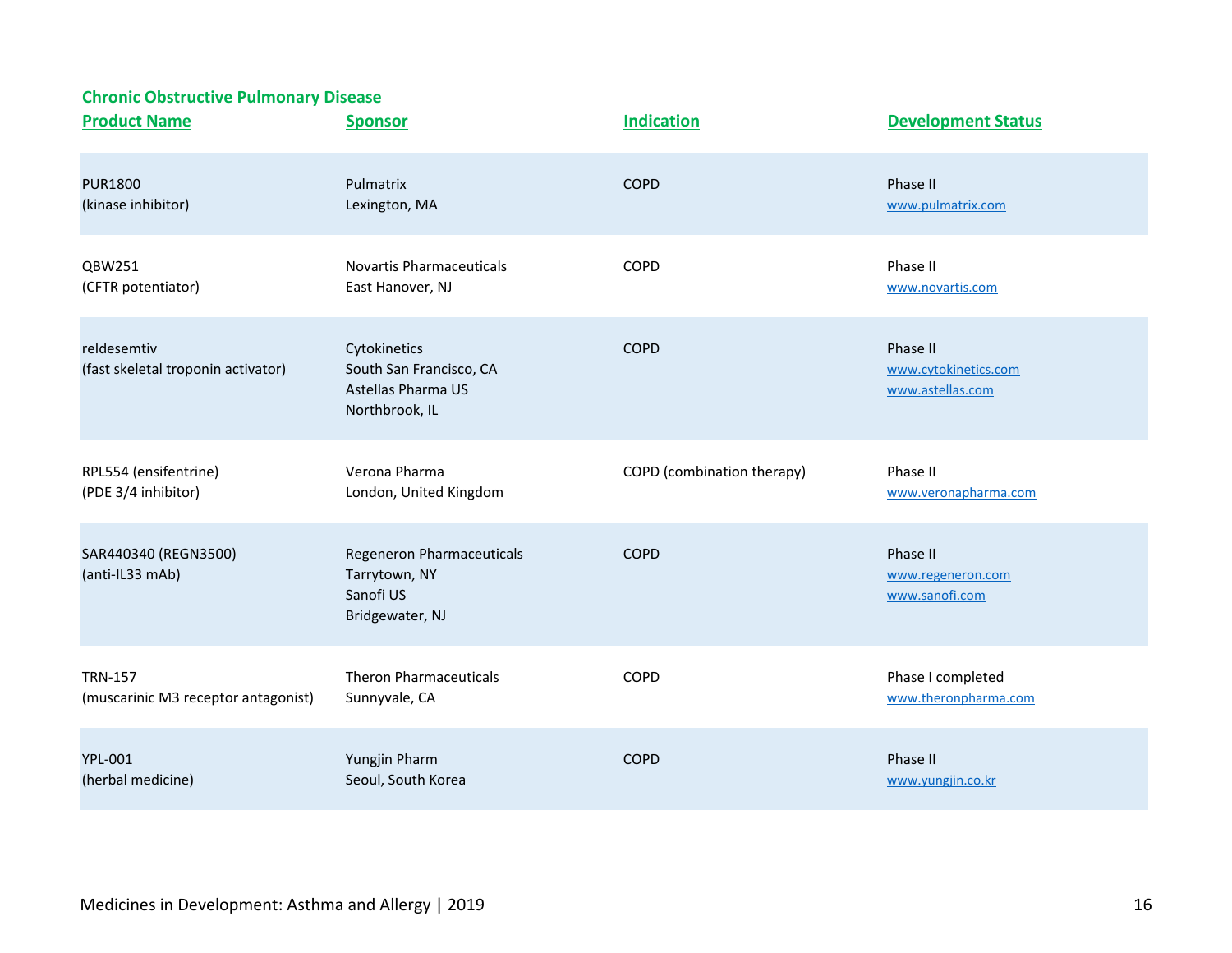| <b>Cough</b><br><b>Product Name</b>                                  | <b>Sponsor</b>                              | <b>Indication</b>             | <b>Development Status</b>                   |
|----------------------------------------------------------------------|---------------------------------------------|-------------------------------|---------------------------------------------|
| BAY1817080                                                           | <b>Bayer Pharmaceuticals</b>                | persistent chronic cough      | Phase II                                    |
| (P2X3 antagonist)                                                    | Whippany, NJ                                |                               | www.pharma.bayer.com                        |
| BAY1902607                                                           | <b>Bayer Pharmaceuticals</b>                | persistent chronic cough      | Phase I/II                                  |
| (P2X3 antagonist)                                                    | Whippany, NJ                                |                               | www.pharma.bayer.com                        |
| bradanicline<br>(alpha7 nicotinic acetylcholine<br>receptor agonist) | Attenua<br>San Mateo, CA                    | chronic cough                 | Phase II<br>www.attenua.com                 |
| gefapixant                                                           | Merck                                       | chronic cough                 | Phase III                                   |
| (P2X3 purinoreceptor antagonist)                                     | Kenilworth, NJ                              |                               | www.merck.com                               |
| orvepitant                                                           | <b>NeRRe Therapeutics</b>                   | chronic refractory cough      | Phase II                                    |
| (NK1 receptor antagonist)                                            | Herts, United Kingdom                       |                               | www.nerretherapeutics.com                   |
| RVT-1601                                                             | <b>Respivant Sciences</b>                   | chronic cough associated with | Phase II                                    |
| (sodium cromolicate inhalant)                                        | San Diego, CA                               | idiopathic pulmonary fibrosis | www.nerretherapeutics.com                   |
| <b>TRN-124</b>                                                       | <b>Tris Pharma</b><br>Monmouth Junction, NJ | common cold and cough         | application submitted<br>www.trispharma.com |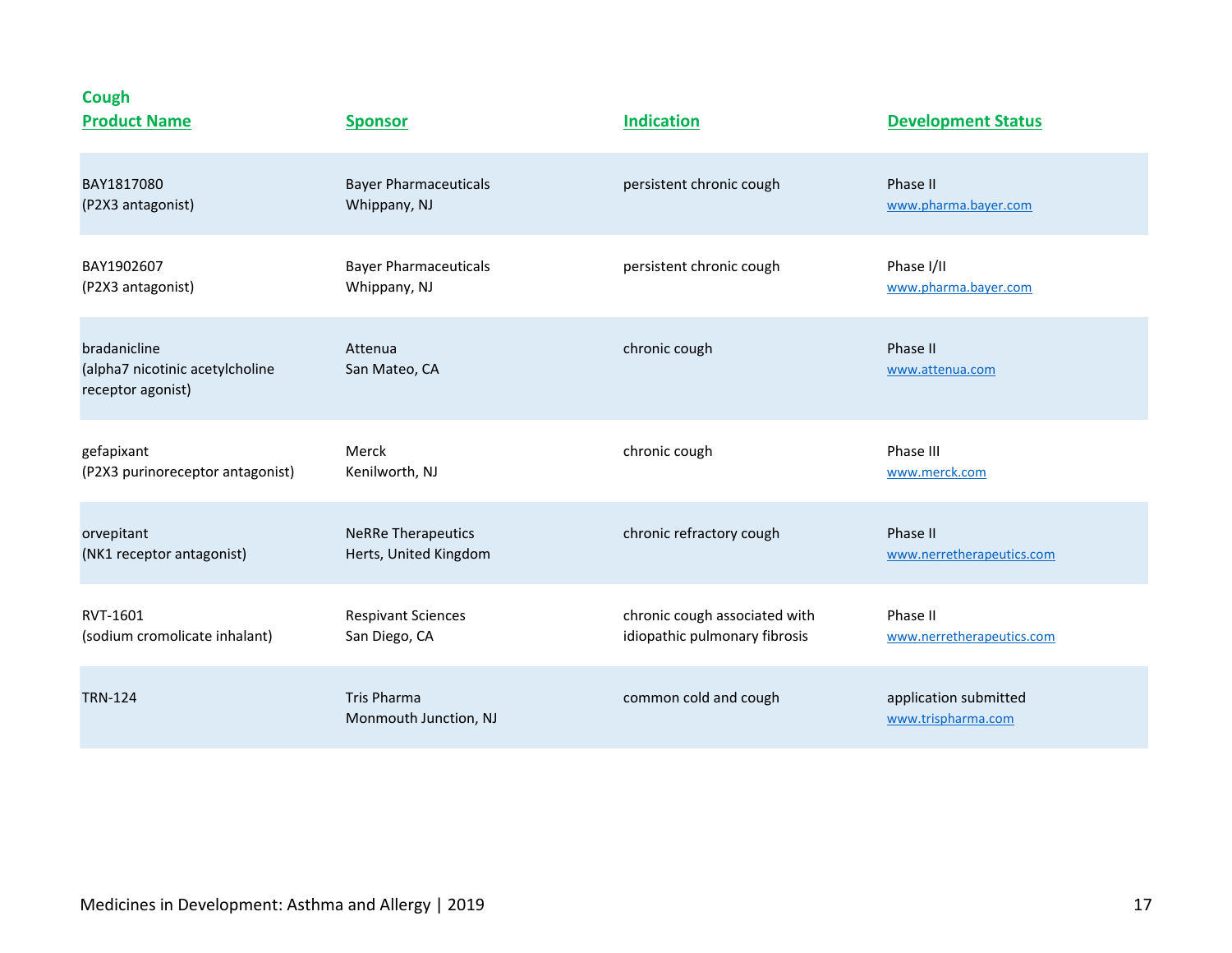#### **Respiratory Distress Syndrome**

| <b>Product Name</b>                                                       | <b>Sponsor</b>                                                | <b>Indication</b>                   | <b>Development Status</b>       |
|---------------------------------------------------------------------------|---------------------------------------------------------------|-------------------------------------|---------------------------------|
| Aerosurf <sup>®</sup>                                                     | <b>Windtree Therapeutics</b>                                  | neonatal respiratory distress       | Phase II                        |
| sinapultide                                                               | Warrington, PA                                                | syndrome (Fast Track)               | www.wintreetx.com               |
| BAY1097761                                                                | <b>Bayer Pharmaceuticals</b>                                  | respiratory distress syndrome       | Phase I                         |
| (PEGylated adrenomedullin)                                                | Whippany, NJ                                                  |                                     | www.pharma.bayer.com            |
| Bio-11006<br>(myristoylated alanine rich<br>C kinase substrate inhibitor) | <b>BioMarck Pharmaceuticals</b><br>Research Triangle Park, NC | adult respiratory distress syndrome | Phase II<br>www.biomarck.com    |
| CHF5633                                                                   | Chiesi                                                        | neonatal respiratory distress       | Phase II completed              |
| (synthetic surfactant)                                                    | Parma, Italy                                                  | syndrome                            | www.chiesi.com                  |
| IC14                                                                      | <b>Implicit Bioscience</b>                                    | acute respiratory distress syndrome | Phase II                        |
| (CD14 antigen inhibitor mAb)                                              | Seattle, WA                                                   |                                     | www.implicitbioscience.com      |
| <b>Infasurf®</b>                                                          | Ony Biotech                                                   | neonatal respiratory distress       | Phase III                       |
| aerosolized calfactant                                                    | Amherst, NY                                                   | syndrome (inhalation/aerosol)       | www.onybiotech.com              |
| <b>MultiStem®</b>                                                         | Athersys                                                      | respiratory distress syndrome       | Phase I/II                      |
| allogeneic stem cell therapy                                              | Cleveland, OH                                                 |                                     | www.athersys.com                |
| sGC activator 3                                                           | <b>Bayer Pharmaceuticals</b><br>Whippany, NJ                  | acute respiratory distress syndrome | Phase I<br>www.pharma.bayer.com |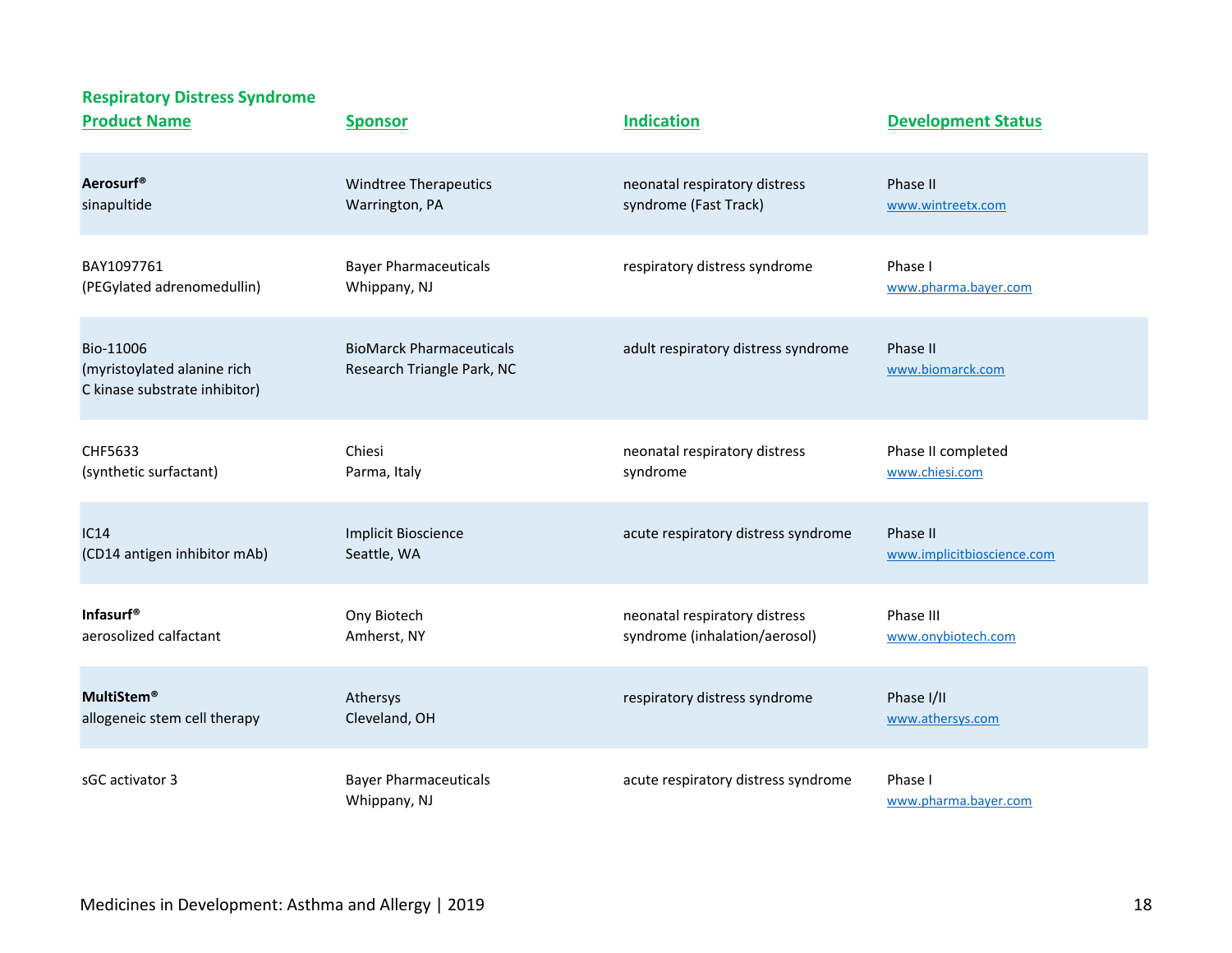| <b>Sinusitis</b><br><b>Product Name</b>                | <b>Sponsor</b>                                                                              | <b>Indication</b>                           | <b>Development Status</b>                               |
|--------------------------------------------------------|---------------------------------------------------------------------------------------------|---------------------------------------------|---------------------------------------------------------|
| Dupixent <sup>®</sup><br>dupilumab                     | Sanofi Genzyme<br>Cambridge, MA<br>Regeneron<br>Tarrytown, NY                               | rhinosinusitis with nasal polyps            | Phase III<br>www.sanofigenzyme.com<br>www.regeneron.com |
| etokimab<br>(anti-IL33 mAb)                            | AnaptysBio<br>San Diego, CA                                                                 | chronic rhinosinusitis with<br>nasal polyps | Phase II<br>www.anaptysbio.com                          |
| LYR-210<br>(mometasone-eluting<br>resorbable scaffold) | Lyra Therapeutics<br>Watertown, MA                                                          | chronic rhinosinusitis                      | Phase I<br>www.lyratherapeutics.com                     |
| PF-06817024<br>(cytokine modulator)                    | Pfizer<br>New York, NY                                                                      | chronic rhinosinusitis                      | Phase I<br>www.pfizer.com                               |
| XHANCE™<br>fluticasone propionate intranasal           | OptiNose US<br>Yardley, PA                                                                  | chronic sinusitis                           | Phase III<br>www.optinose.com                           |
| Xolair <sup>®</sup><br>omalizumab                      | Genentech<br>South San Francisco, CA<br><b>Novartis Pharmaceuticals</b><br>East Hanover, NJ | chronic rhinosinusitis with<br>nasal polyps | Phase III<br>www.gene.com                               |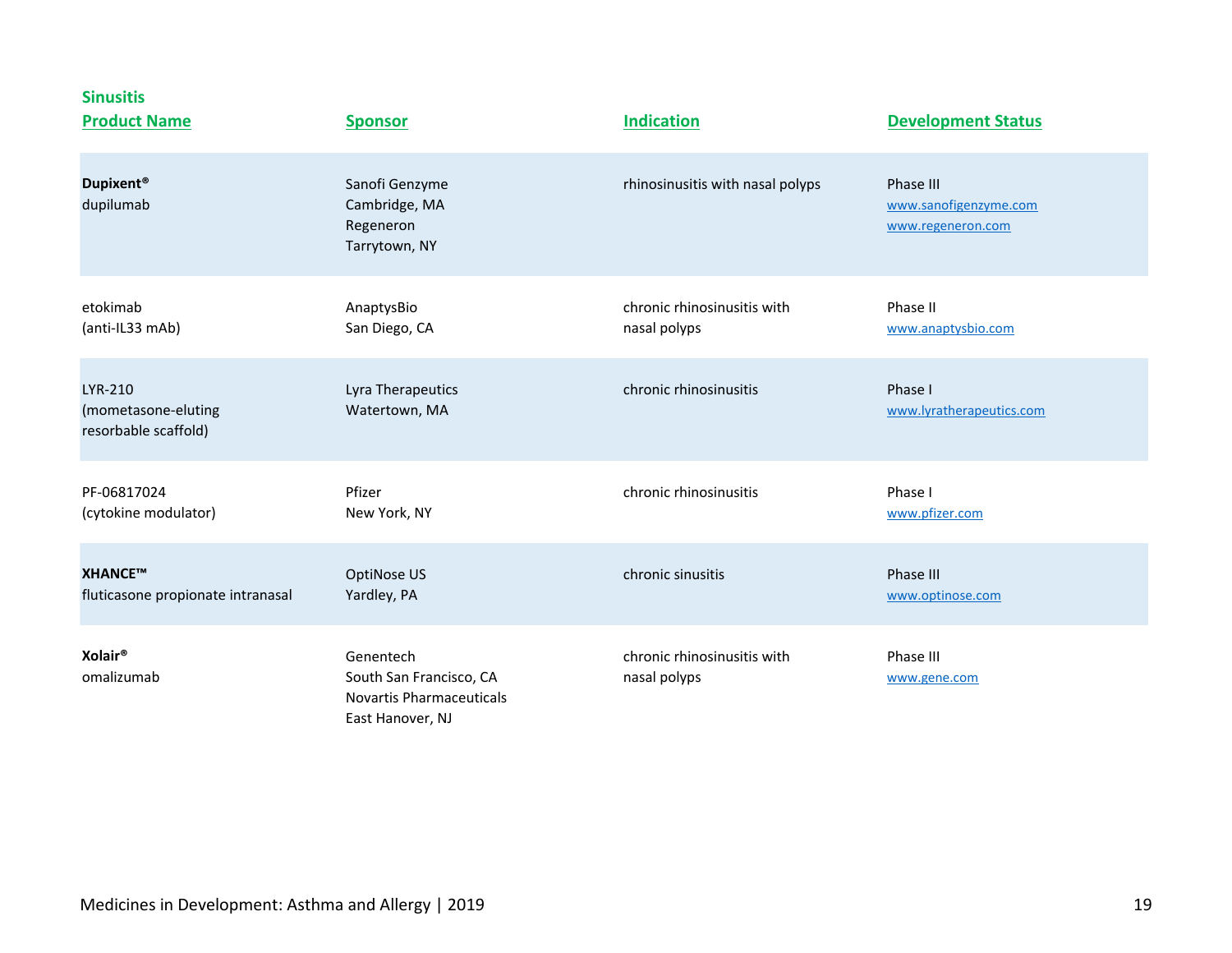#### **Other**

| <b>Product Name</b>                                                  | <b>Sponsor</b>                                | <b>Indication</b>                           | <b>Development Status</b>   |
|----------------------------------------------------------------------|-----------------------------------------------|---------------------------------------------|-----------------------------|
| AQST-108                                                             | <b>Aquestive Therapeutics</b>                 | anaphylaxis                                 | Phase I                     |
| (epinephrine oral film)                                              | Warren, NJ                                    |                                             | www.aquestive.com           |
| ATYR1923                                                             | ATyr Pharma                                   | pulmonary sarcoidosis                       | Phase I/II                  |
| (recombinant fusion protein)                                         | San Diego, CA                                 |                                             | www.atyrpharma.com          |
| AZD9567                                                              | AstraZeneca                                   | respiratory tract disorders                 | Phase II                    |
| (SGRM)                                                               | Wilmington, DE                                |                                             | www.astrazeneca.com         |
| epinephrine nasal spray                                              | <b>INSYS Therapeutics</b><br>Chandler, AZ     | anaphylaxis (Fast Track)                    | Phase II<br>www.insysrx.com |
| GSK2586881<br>(recombinant human angiotensin<br>converting enzyme 2) | GlaxoSmithKline<br>Research Triangle Park, NC | acute hypoxic pulmonary<br>vasoconstriction | Phase I<br>www.gsk.com      |
| llaris <sup>®</sup>                                                  | <b>Novartis Pharmaceuticals</b>               | pulmonary sarcoidosis                       | Phase II                    |
| canakinumab                                                          | East Hanover, NJ                              |                                             | www.novartis.com            |
| inhaled AAT                                                          | Kamada                                        | alpha-1 antitrypsin lung disease            | Phase II completed          |
| <b>ORPHAN DRUG</b>                                                   | Rehovot, Israel                               |                                             | www.kamada.com              |
| intravenous citrulline                                               | <b>Asklepion Pharmaceuticals</b>              | acute lung injury after                     | Phase III                   |
|                                                                      | Baltimore, MD                                 | bronchopulmonary bypass                     | www.asklepionpharm.com      |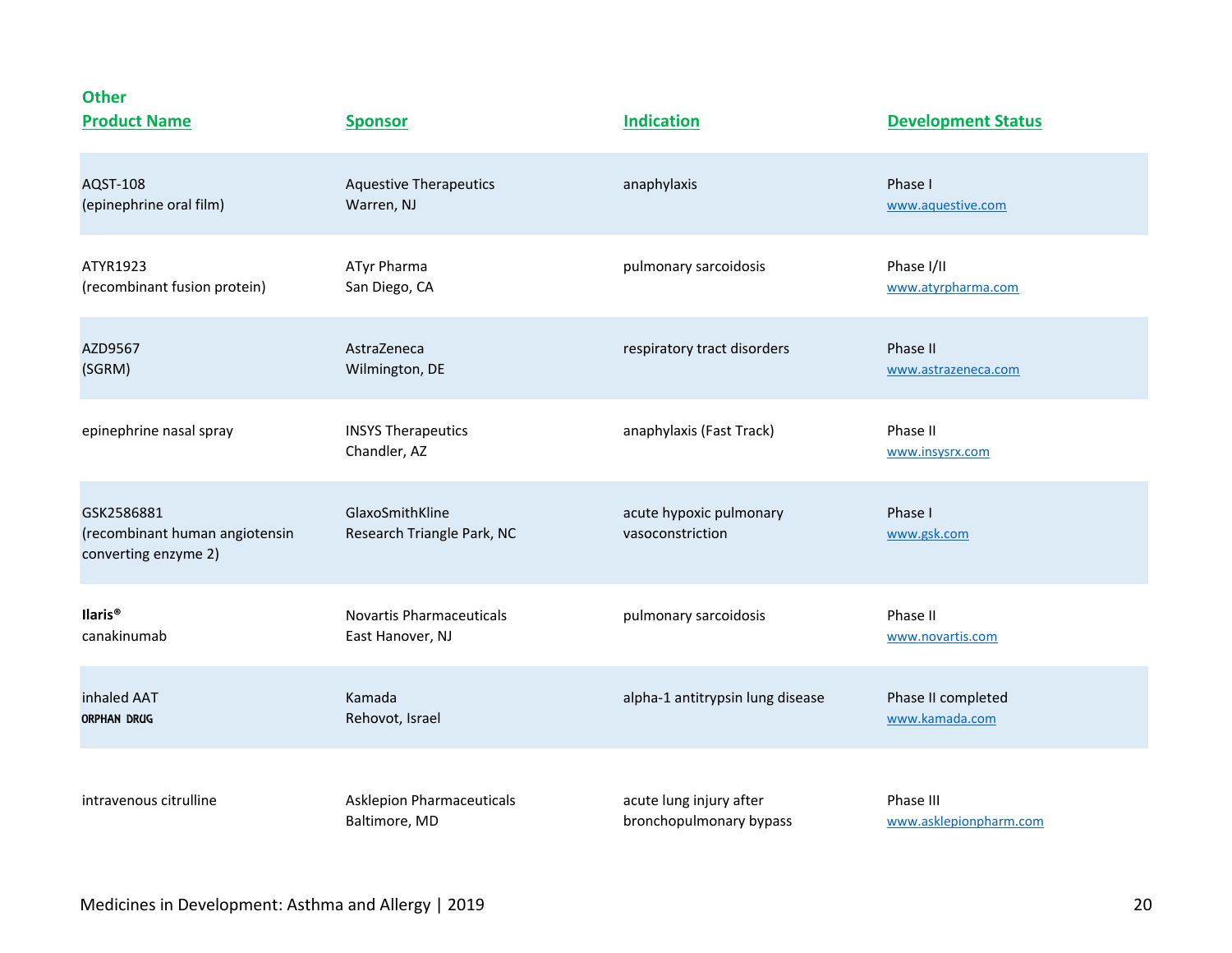| other<br><b>Product Name</b>                                                                                   | <b>Sponsor</b>                       | <b>Indication</b>                                    | <b>Development Status</b>         |
|----------------------------------------------------------------------------------------------------------------|--------------------------------------|------------------------------------------------------|-----------------------------------|
| molgramostim inhalation<br>(inhaled granulocyte-macrophage<br>colony-stimulating factor)<br><b>ORPHAN DRUG</b> | Savara Pharmaceuticals<br>Austin, TX | pulmonary alveolar proteinosis                       | Phase III<br>www.savarapharma.com |
| MPH-966 (alvelestat)                                                                                           | Mereo BioPharma                      | alpha 1-antitrypsin deficiency                       | Phase II                          |
| (neutrophil elastase inhibitor)                                                                                | London, United Kingdom               | lung disease                                         | www.mereobiopharma.com            |
| <b>Pneumostem®</b><br>mesenchymal stem cell therapy<br><b>ORPHAN DRUG</b>                                      | Medipost<br>Seoul, South Korea       | bronchopulmonary dysplasia<br>(neonates and infants) | Phase I/II<br>www.medi-post.com   |
| <b>SHP607</b>                                                                                                  | Shire                                | prevention of chronic lung disease                   | Phase II                          |
| (mecasermin rinfabate)                                                                                         | Lexington, MA                        | of prematurity (Fast Track)                          | www.shire.com                     |
| T89                                                                                                            | <b>Tasly Pharmaceuticals</b>         | altitude sickness                                    | Phase II                          |
| (herbal medicine product)                                                                                      | Rockville, MD                        |                                                      | www.taslyus.com                   |

The content of this report has been obtained through public, government and industry sources, and the Springer "Adis Insight" database based on the latest information. Report current **as of January 18, 2019.** The medicines in this listing include medicines being developed by U.S.-based companies conducting trials in the United States abroad, PhRMA-member companies conducting trials in the United States and abroad, and foreign companies conducting clinical trials in the United States. Some products may not be in active clinical trials. The information may not be comprehensive. For more, specific information about a particular product, contact the individual company directly or go to www.clinicaltrials.gov. The entire series of *Medicines in Development* is available on PhRMA's website: www.phrma.org.

**Other**